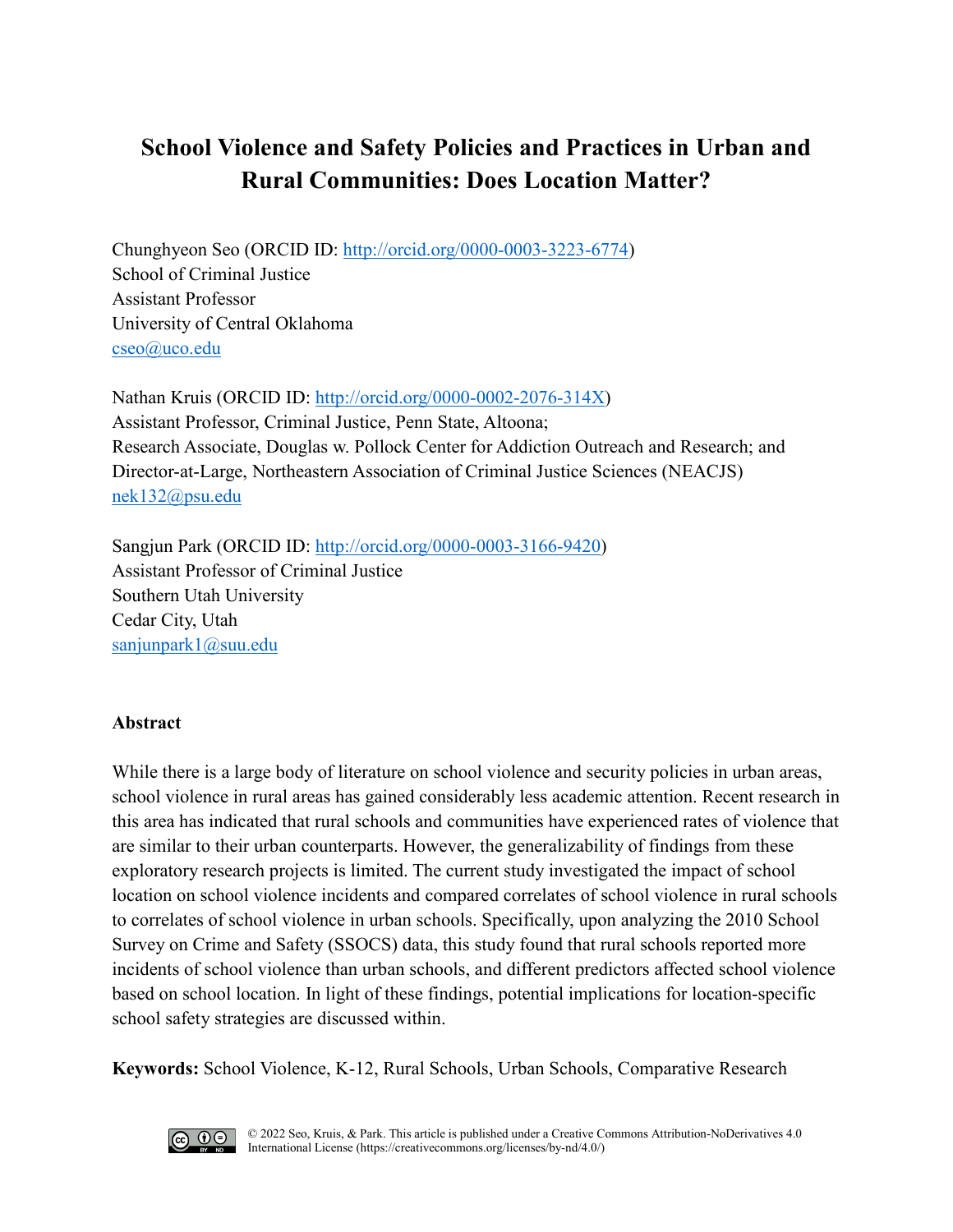There has been a lot of scholarly attention given to exploring predictors of school violence in urban areas (Barton-Bellessa et al., 2014). This is likely due to the reality that, historically, official crime rates have been higher in urban areas than in rural areas, suggesting the presence of more crime in urban locations than in rural locations (Wells & Weisheit, 2012). Thus, conventional wisdom would suggest a greater need to explore violent crimes in urban areas than in rural areas because there is more of it being committed there. That said, recent data have suggested that the gap in crime rates between urban and rural areas may be narrowing. According to the Office for Victims of Crime (2016), the rate of violent crimes in urban areas was 22.2 per 100,000 individuals in 2014. Comparatively, the violent crime rate in rural areas was 18.3 per 100,000 individuals for that same year. These data show that violent crimes are no longer a uniquely urban phenomenon. As such, researchers have suggested that more effort is needed to be made to explore violent crimes in rural areas (Donnermeyer, 2016; Rennison & DeKeseredy, 2017).

These general trends in violent crimes also extend to schools. However, while a few recent studies have found locational differences in school violence (Jennings et al., 2011; Lesneskie & Block, 2017), the direction of this relationship is still unclear, and effects of location on school violence seems to be mediated by cultural variables unique to school climate—which can be affected by school location (Gottfredson et al., 2005). To date, little scholarly attention has been given to comparing patterns of crime in rural and urban school settings (cf., Jennings et al., 2011; Lesneskie & Block, 2017; Flynn et al., 2018; Peguero et al., 2020). Research has also generally neglected to assess correlates of school crime that are unique to school location. This is an important, understudied area within criminology that needs further exploration as the effectiveness of school policies and practices for preventing crimes may differ by school location (Frederick & Jozefowicz, 2018). Accordingly, given the dearth of literature in this area, there were two primary goals to this exploratory study: (1) to examine locational differences in incidents of school violence, and (2) to explore the unique correlates of school violence in both urban and rural areas. To achieve these objectives the present study compared predictors of school violence between urban and rural schools using the restricted-use 2010 School Survey on Crime and Safety (SSOCS) data. Thus, the current study provides one of the first true examinations of predictors of school violence by school location using a national sample of U.S. schools and offers policy recommendations that educational administrators can use to help prevent school violence.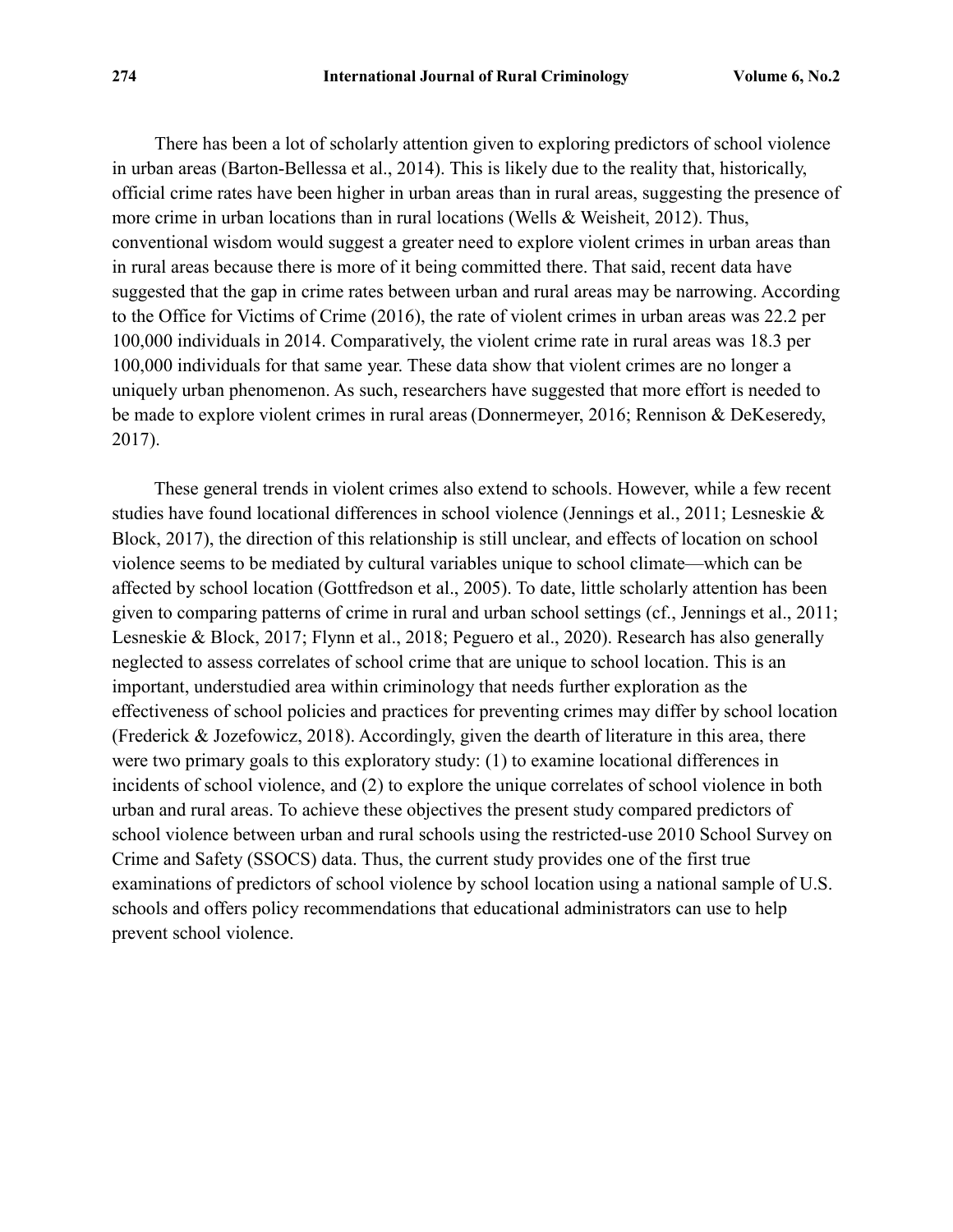#### **Literature review**

#### *School Violence*

In simple terms, school violence refers to violent acts committed on school grounds or at school-sponsored events. There are several ways in which this concept has been operationally defined in the scholarly literature. Typically, school violence is captured using an index measure of the number of incidents of rape, sexual assaults, robberies, assaults, and/or threats of assault that occur at a school or during school-sponsored activities (see Jennings et al., 2011; Lesneskie & Block, 2017; Padgett et al., 2020). Schools that report more incidents of these types of crimes are considered to be more violent than those that report fewer incidents. In an effort to make schools safer, researchers have devoted considerable time toward assessing the antecedents of school violence. This research has documented a relationship between school size, racial and gender composition, and school violence (James et al., 2015; Jennings et al., 2011; Lesneskie & Block, 2017; Peguero et al., 2020; Robers et al., 2012). Generally, findings have revealed larger schools, and those with higher percentages of males and minority students experience more violent crimes than do smaller schools and schools with more female and white students (Jennings et al., 2011; Maskaly et al., 2011; Robers et al., 2012). Although limited, prior work has also suggested that school violence also may be affected by school location (i.e., between urban, rural, and suburban locations), but the strength and effects of school location on rates of school violence and correlates of school violence remains unclear (Jennings et al., 2011; Lesneskie & Block, 2017). The following provides a brief summary of the available scholarly research that has attempted to examine locational differences in school violence.

#### *School Violence and School Location*

A growing body of literature has begun to assess the impact of school location on school violence by comparing patterns of violence in urban schools to patterns of violence in rural schools. For example, Jennings et al. (2011) analyzed data from the 2006 School Survey on Crime and Safety (SSOCS) to explore the effectiveness of various security measures on violent crimes in schools. Their results revealed that the violent crime rate reported by administrators in rural schools was higher than the violent crime rate reported by administrators in city schools, when controlling for security measures and school characteristics. Conversely, using data from the 2008 SSOCS, Lesneskie and Block (2017) examined the effect of school location on rates of school violent crimes and found that rates of violent crimes were higher in urban schools than in rural schools when controlling for school climate, community and parental involvement, and security measures. However, using data from the 2003 National Crime Victimization Survey's School Crime Supplement, Wynne and Joo (2011) found no differences in victimization experiences between students attending urban schools and those attending rural schools.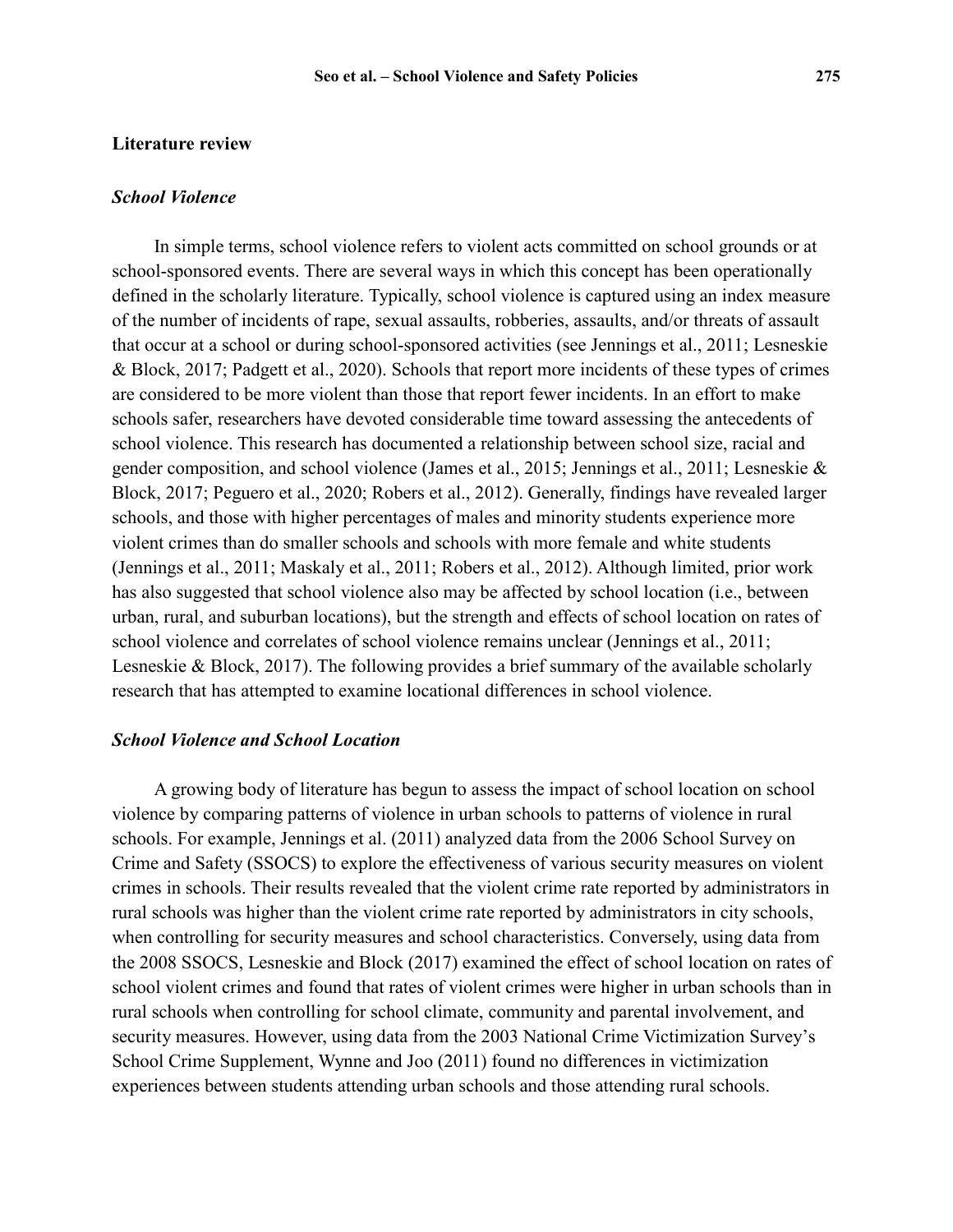More recently, Flynn and colleagues (2018) used school location to assess patterns of school violence and delinquency across urban, suburban, and rural schools in the Commonwealth of Pennsylvania during the 2015-2016 academic year. The authors noted some differences in general patterns of delinquency. For example, the mean number of simple assault cases reported in rural schools was 27, compared to 33 reported in suburban schools and 45 reported in urban schools. Likewise, the mean number of fighting incidents reported was 84 in urban schools, 61 in suburban schools, and 34 in rural schools—indicating that more urbanized schools reported more violent incidents. However, the authors found schools in rural areas to report more incidents of bullying and more incidents involving a cutting instrument than suburban and urban schools, suggesting that the relationship between school location and school violence is complex, and may be dependent on outcome measures assessed.

Related, Cuellar (2018) used data from the 2007-2008 SSOCS to examine the utility of school safety strategies for preventing school-based violence. The author found no relationship between urbanicity and violent incidents reported by schools in multivariable modeling. He also found little evidence that physical prevention strategies, such as the use of cameras and metal detectors, or legal strategies, such as the use of school resource officers or security guards, had any effect on incidents of violence in a school in urban, suburban, rural, or city schools, controlling for other relevant predictors. Notably, Cuellar (2018) found that parental involvement and interactionist strategies, such as individual mentoring programs and student involvement in resolving problems, were inversely and independently related to incidents of school violence. Thus, schools that incorporated such mechanisms reported fewer incidents of school violence than those that had not.

#### *The Current Study*

Collectively, the scant literature in this area suggests that violent crimes in schools may be affected by school location, or factors indirectly related to school location, such as school climate. Urban and rural communities and schools have different geographic, demographic, economic, and social influences that impact social life and crime (Pleggenkuhle & Schafer, 2018). As a result, school safety policies or practices may work differently in different school locations. To date, however, little research has attempted to explore the correlates of school violence across school locations. Accordingly, to help fill these gaps in the literature, the current study examined the effects of location on incidents of school violence using a nationally representative sample of U.S. schools while also exploring the unique correlates of school violence across geographical location. The specific overarching research questions guiding this project were:

R1: Does school location differentially impact incidents of school violence?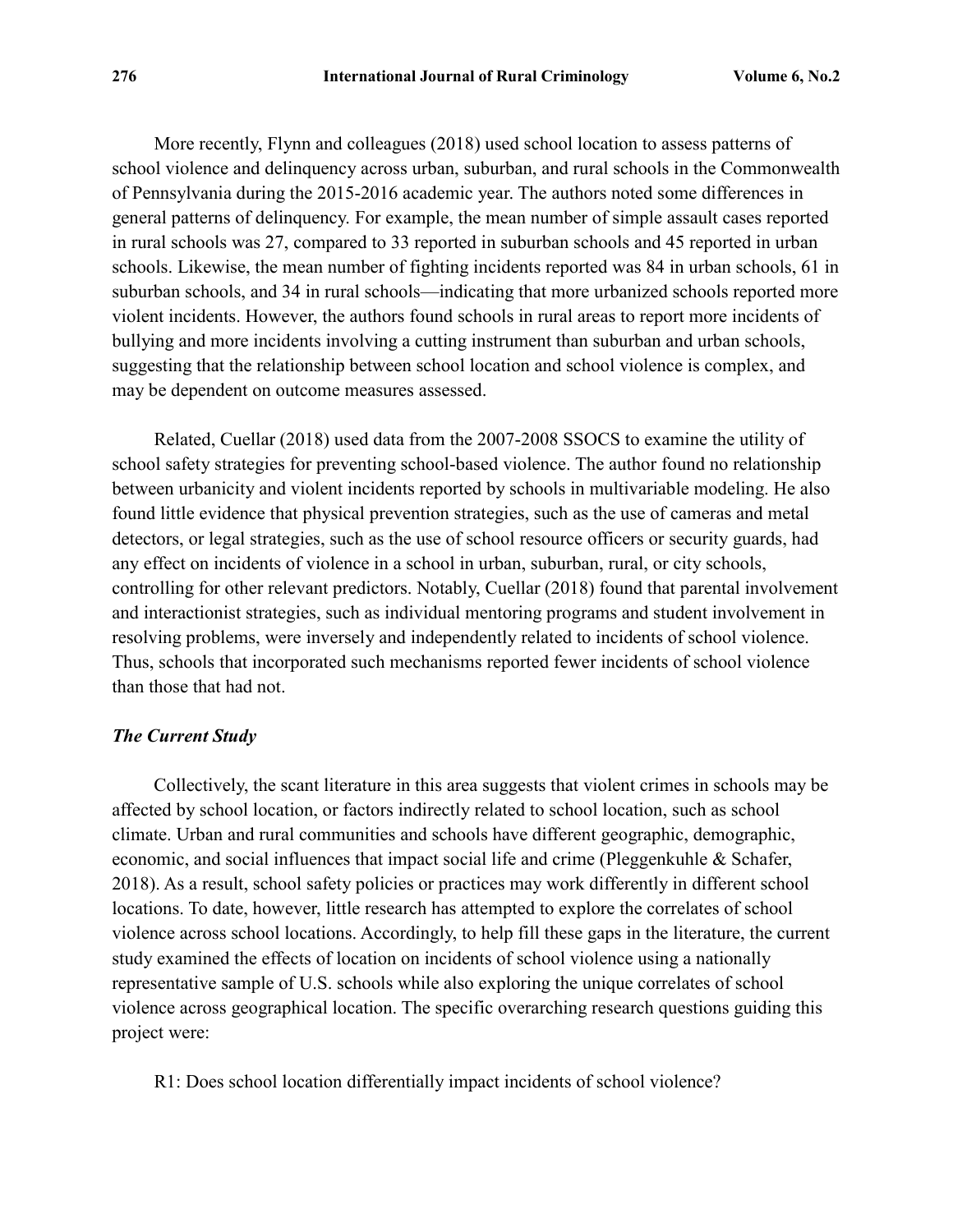R2: Are there predictors<sup>[1](#page-4-0)</sup> of school violence that are unique to rural and urban schools?

### **Methods**

#### *Data*

Data for this study come from the restricted-use 2010 School Survey of Crime and Safety (SSOCS), which was gathered from school principals and administrators of K-12 public schools in the United States by the U.S. Census Bureau between February 2010 and June 2010 (Neiman et al., 2012). In addition to detailed student demographic information (e.g., race, gender, and socioeconomic status), the survey included a variety of questions related to school programs and practices; school security; staff training; parent and community involvement in the school; the number of criminal incidents; and general school characteristics (Neiman et al., 2012). Employing a stratified sampling technique, the *U.S. Census Bureau* sent 3,476 questionnaire packets to public schools (i.e., elementary, middle, high, and combined schools). A total of 2,648 usable questionnaires were returned—representing an 81% response rate.

#### *Measures*

 $\overline{a}$ 

Table 1 below presents the operational definitions and coding scheme used for all variables included in this study.

**Dependent variable.** The dependent variable of interest for this study was school violence. Specifically, we examined non-lethal violent crimes committed at schools. Consistent with Neiman and colleagues (2012), this measure included both threats of attack and actual attacks, such as physical assaults, robberies, sexual batteries, and rape committed on school property in the previous year (Neiman et al., 2012).

**Independent variables.** There were three domains of independent variables included in analyses: school characteristics, school security measures, and school programs.

*School characteristics.* Five variables related to school characteristics were included in analyses. These measures were: school location (i.e., urban and rural), school grade (i.e., elementary, middle, high, and combined schools), number of black, non-Hispanic students

<span id="page-4-0"></span> $1$  Here, we use the word "predictor" in a linear manner, not in a causal manner.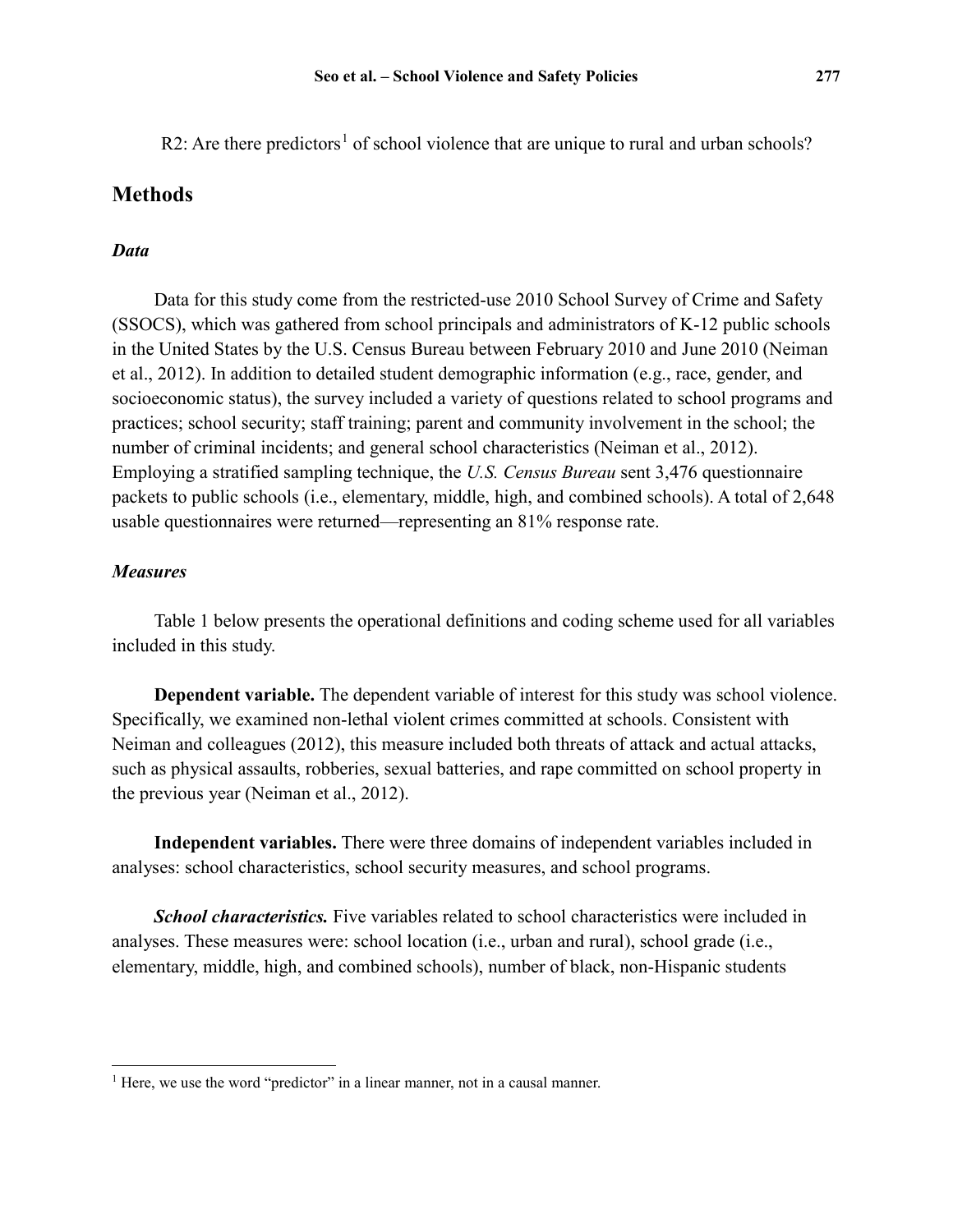## **Table 1**

# **Variable Coding Schema**

| Variable                        | Description/Coding                                                                                                          |
|---------------------------------|-----------------------------------------------------------------------------------------------------------------------------|
| <b>Dependent Variable</b>       |                                                                                                                             |
| <b>School Violent Crimes</b>    | Total number of violent incidents (rape, sexual<br>batteries, robberies, attacks, and threats of<br>attack)                 |
| <b>Independent Variables</b>    |                                                                                                                             |
| <b>School Characteristics</b>   |                                                                                                                             |
| <b>School Location</b>          | Location of schools (City, Urban Fringe, Town,<br>& Rural): $0 =$ urban (city, urban fringe, & town);<br>$1 = \text{rural}$ |
| Grades                          | School Grades offered (Ref=High)                                                                                            |
| Elementary                      | $1 =$ elementary; $0 =$ all other categories                                                                                |
| Middle                          | $1 = middle$ ; $0 = all other categories$                                                                                   |
| High                            | $1 = high$ ; $0 = all other categories$                                                                                     |
| Combined                        | $1 =$ combined; $0 =$ all other categories                                                                                  |
| Male Students                   | Percentage of male students                                                                                                 |
| <b>Black Students</b>           | Number of Black, non-Hispanic students in<br>school                                                                         |
| Free/Reduced Price Lunch        | Percentage of students eligible for free/reduced-<br>price lunch                                                            |
| <b>School Security Measures</b> |                                                                                                                             |
| Visitor Check-in                | School requires visitor check-in: $1 = Yes$ ; $0 = No$                                                                      |
| Locked Door                     | Access controlled locked/monitored doors: $1 =$<br>Yes; $0 = No$                                                            |
| <b>Random Metal Check</b>       | Have random metal detector checks on<br>students: $1 = Yes$ ; $0 = No$                                                      |
| <b>Security Guards</b>          | Number of full-time security guards                                                                                         |
| <b>School Resource Officers</b> | Number of full-time school resource officers                                                                                |
| Guard with Firearm              | Guards armed with firearms: $1 = Yes$ ; $0 = No$                                                                            |
| <b>Security Cameras</b>         | Camera(s) monitors school: $1 = Yes$ ; $0 = No$                                                                             |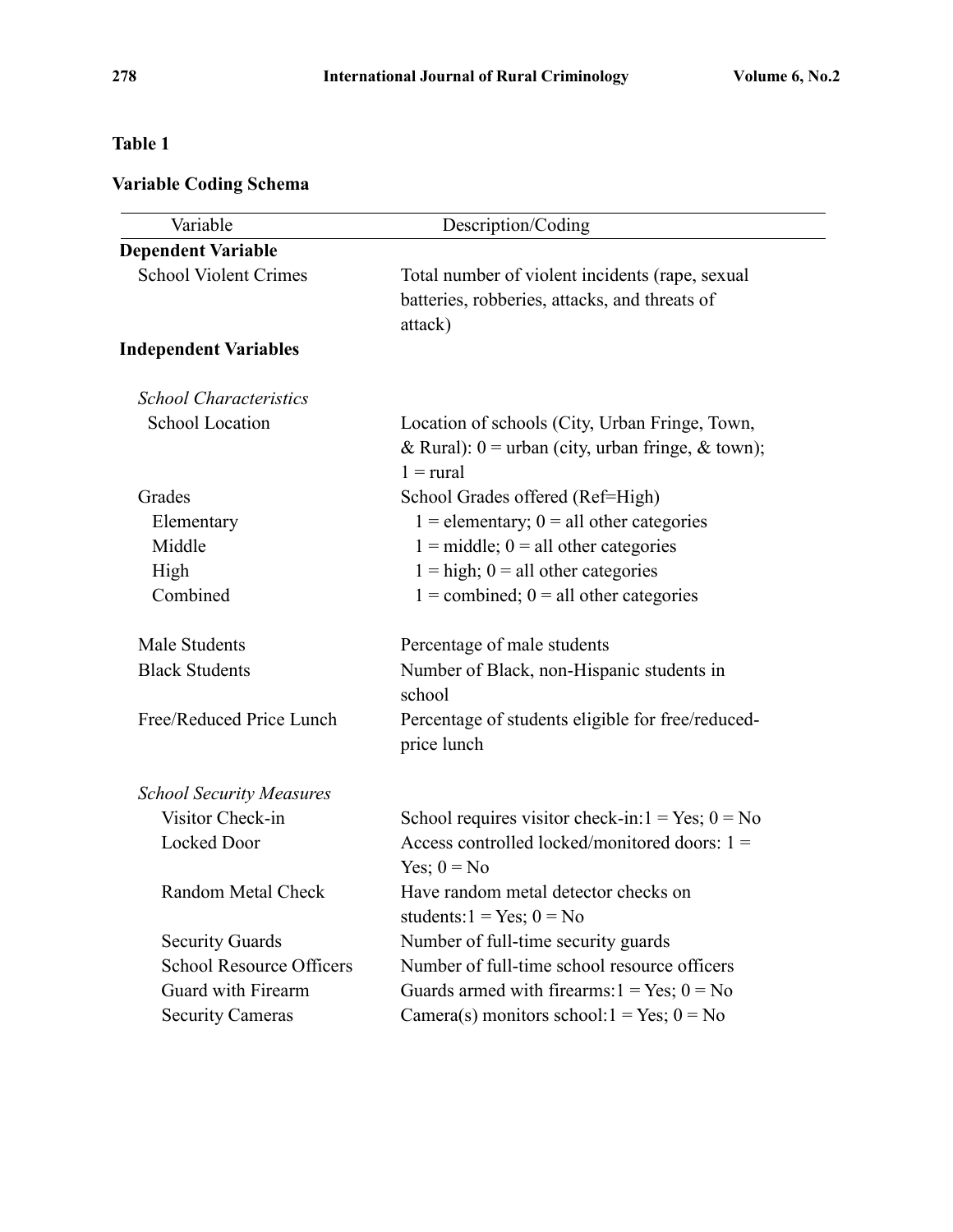| <b>School Programs</b>         |                                                                                                                                                                                                                                |
|--------------------------------|--------------------------------------------------------------------------------------------------------------------------------------------------------------------------------------------------------------------------------|
| Parent Involvement             | Parent participation Scale: Each item measured<br>with Likert-scale ranging from 1 to 4. The total<br>score on this scale ranges from 4 to 16 with higher<br>scores indicating more involvement of parents in<br>school events |
| Student Involvement            | Student involvement in resolving student conduct<br>problems: $1 = Yes$ ; $0 = No$                                                                                                                                             |
| Individual Mentoring           | Individual mentoring/tutoring of students by students or<br>adults: $1 = Yes$ ; $0 = No$                                                                                                                                       |
| Mentoring Student              | Mentoring of students by teachers or counsellors: $1 =$<br>Yes; $0 = No$                                                                                                                                                       |
| <b>Teacher Training: Signs</b> | Train teachers in early warning signs for violent                                                                                                                                                                              |
| of Violence                    | behavior: $1 = Yes$ ; $0 = No$                                                                                                                                                                                                 |
| Teacher Training:              | Train teachers in school safety: $1 = Yes$ ; $0 = No$                                                                                                                                                                          |
| School Safety                  |                                                                                                                                                                                                                                |

enrolled in the school<sup>[2](#page-6-0)</sup>, percentage of male students, and percentage of students who were eligible to receive a free or reduced-price meal. The measure of school location used in the restricted-use 2010 SSOCS data included four response categories: city, urban fringe, town, and rural. According to Ratcliffe et al. (2016), "urban areas" include urbanized areas (i.e., 50,000 or more residents) and urban clusters (i.e., less than 50,000, but more than 2,500 residents), while "rural areas" refer to all territory and population not included under the definition of "urban area." In the 2010 SSOCS, small towns were defined as areas that had less than 25,000 residents, but more than 2,500 residents (Neiman et al., 2012). Building on Ratcliffe et al.'s (2016) benchmark, city, urban fringe, and town were combined and considered "urban" (coded as 0), whereas the measure of "rural" was kept the same and coded as "1" in the current study. As seen in Table 1, school grades were transformed into a series of dummy variables with "high school" used as a referent category for multivariable analyses. All other school characteristics were continuous variables.

*School security measures*. The second domain, school security measures, included seven variables designed to assess security protocol at a school—mostly within the realm of what Cuellar (2018) would consider physical and legal safety measures. Five of these measures were related to a series of questions asking administrators: 1) if visitors at their school needed to

 $\overline{a}$ 

<span id="page-6-0"></span><sup>&</sup>lt;sup>2</sup> Admittedly, this is a poor measure of racial diversity in a school. However, the authors did not have access to a more inclusive measure at the time of final analyses prior to publication. Future work should use a more inclusive measure to capture racial diversity in a school.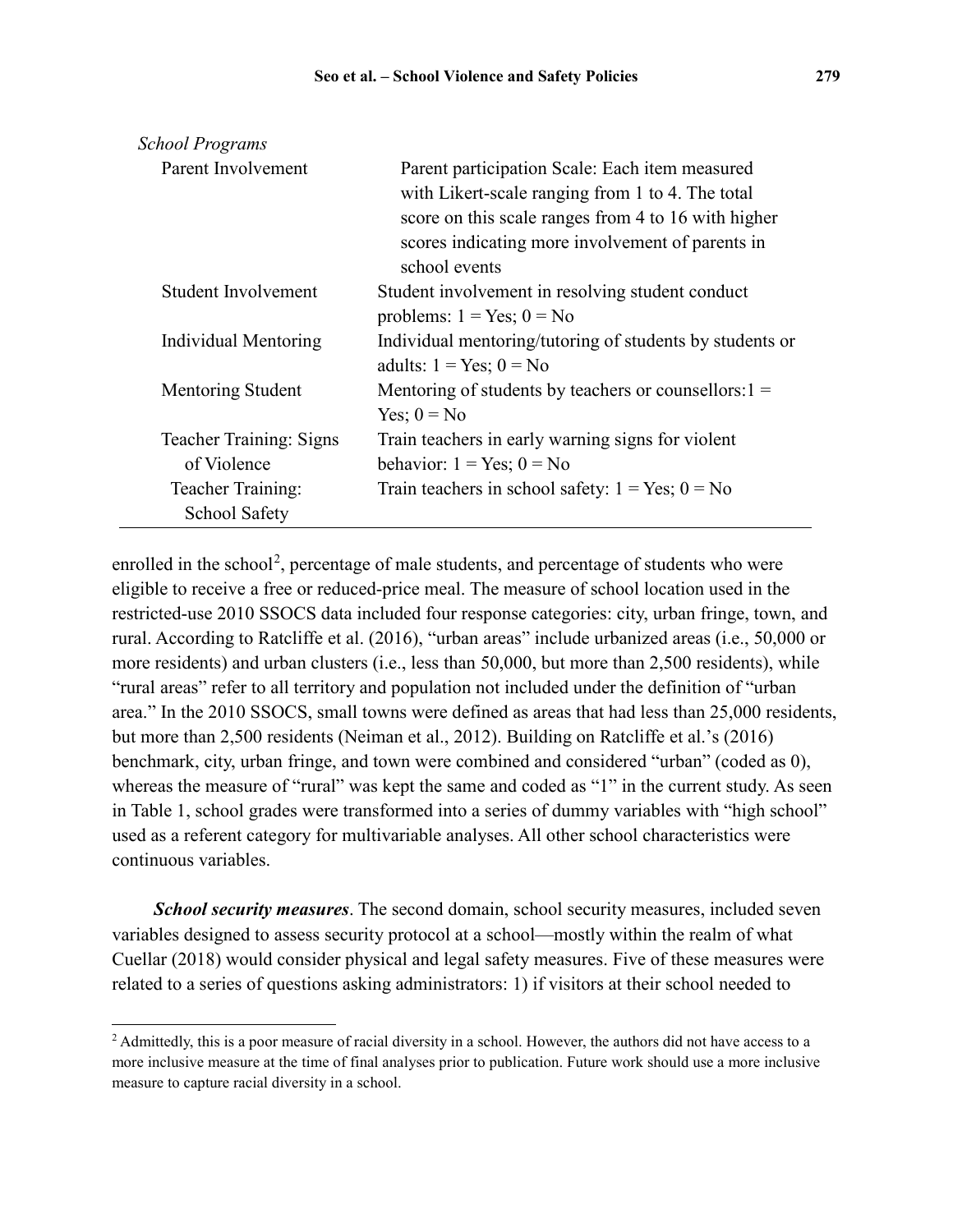check-in to enter the school building, 2) whether their school operated locked/monitored doors to control visitors' access to the school building, 3) if their school had a random metal check policy to control weapon possession of students, 4) if security guards working at their school were armed with some type(s) of firearm, and 5) if their school had a security camera system installed to monitor the facility. Responses to these questions were dichotomized as "yes" (coded as "1") or "no" (coded as "0"). Two other continuous measures of school security were also included - the number of security guards working at the school and the number of School Resource Officers (SROs) employed at the school, as prior research has suggested that type of security personnel may influence crime and delinquency within a school (Devlin & Gottfredson, 2018; Fisher & Devlin, 2020; Tanner-Smith et al., 2018).

*School programs*. The last domain assessed in this study included variables related to school programs involving parents, students, and teachers (Neiman et al., 2012). Specifically, these measures were constructed from questions asking administrators to report whether their school had five different types of school programs, including: 1) any kind of student involvement in resolving problems, 2) individual mentoring of students by students or adults, 3) a student mentoring program provided by teachers or counselors, 4) training sessions for teachers about early warning signs of violent behaviors, and 5) training sessions for teachers about school safety. Responses to these five questions were dichotomous  $(0 = no, 1 = yes)$ .

Additionally, a continuous measure of parental involvement was also constructed and included in analyses. We argue that this measure serves as a proxy measure of collective efficacy within a school, as areas in which there is more collective efficacy would naturally have greater parental involvement in school activities because parents are interested in the well-being and development of children within the community. The parent involvement index consisted of four items designed to assess how involved parents in the school district were with school activities (i.e., parent participates in the open house, conference, and subject-area events, and parent volunteers at school). Each item was measured with a 4-point Likert-scale ranging from 1 (0 to 25 percent of participation) to 4 (76 to 100 percent of participation). Thus, the scale for this measure ranged from 4 to 16 with higher scores indicating more involvement of parents in school events.

#### **Analytic Strategy**

In the current study, a three-pronged approach was used for analyses. First, frequency and descriptive statistics were calculated and examined for all variables of interest. Second, bivariate analyses (i.e., t -tests and Chi-Square Tests) were constructed to assess differences in violent crimes, school characteristics, school security measures, and school programs between urban schools and rural schools. Third, multivariable modeling was used to examine the impact of school location and school characteristics on school violent crimes, and then to see if these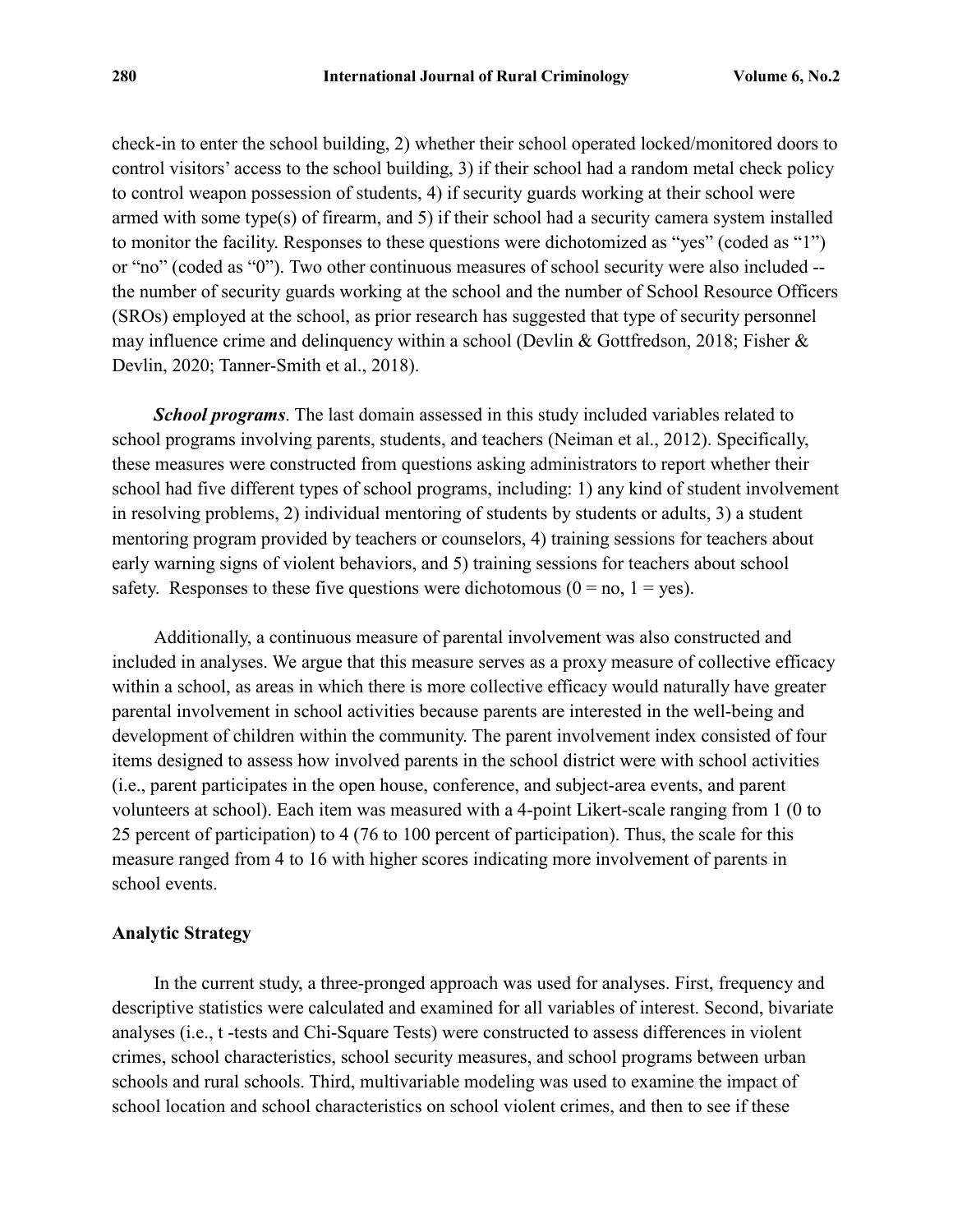predictors varied by school location.

As the dependent variable was a frequency or count measure of school violence, there was a need to use a count-based modeling technique (Cuellar, 2018; Jennings et al., 2011; Lesneskie & Block, 2017; Long, 1997; O'Neill & McGloin, 2007). Consistent with other tests of crime (cf., Jennings et al., 2011; Long, 1997), the data for this study had over-dispersion issues, as noted by the dispersion statistic of Pearson Chi-Square equal to 1.852. Accordingly, this study employed a series of negative binomial regression models (Hilbe, 2011; Long, 1997). The first model examined the effect of school location on school violence while controlling for other variables indicated above. Then, two separate models were constructed to assess differences in the impact of the three domains of school predictors (i.e., school characteristics, school security measures, and school programs) on school violence in rural and urban locations.

#### **Results**

#### **Univariate and Bivariate Analyses: Comparing Urban and Rural Schools**

Table 2 displays results from our univariate and bivariate analyses. As seen in Table 2, the majority (74.6%) of schools in the sample were located in urban areas, while 25.4% were located in rural areas. Regarding school violent crimes, in the aggregate, the mean number of crimes reported was 21.91 with a standard deviation of 40.89. Upon separating the sample by location, there was a statistically significant difference found for the number of violent crimes reported by urban and rural schools. Administrators in urban schools reported a mean of 24.16 violent crimes with a standard deviation of 43.96, while administrators in rural schools reported a mean of 15.33 violent crimes with a standard deviation of 29.19. A standard deviation larger than the mean represents that the distribution of school violent crimes was skewed and widely dispersed from the mean in all three samples. Considering the skewed distribution of this variable, the median offers a better measure of central tendency. The median number of violent crimes was 10 in the sample as a whole, 12 in the urban sample, and 7 in the rural sample. The difference in reported violent incidents between urban and rural schools was found to be statistically significant  $(t=5.9, p<0.001)$ , with results suggesting that the mean number of school violent crime incidents was higher in urban schools than in rural schools.

Several other important findings emerged from bivariate analyses. Notably, of the five variables in the domain of school characteristics, three were found to be statistically significantly associated with school location. For instance, type of school varied by location ( $\chi^2$ =62.39, *p*<0.001), with results indicating that there were more elementary schools, middle schools, and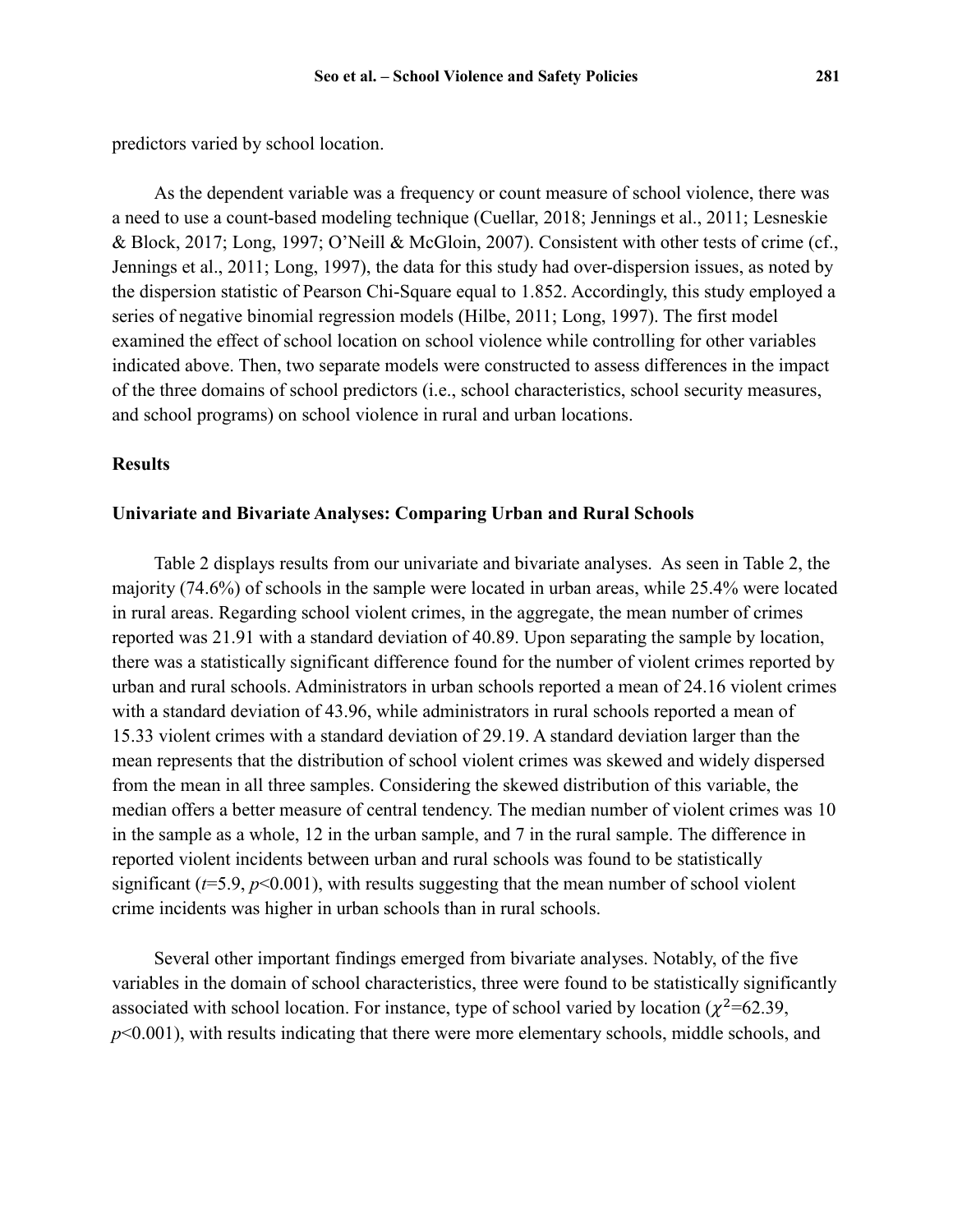## **Table 2**

# **Descriptive Statistics for Total Variables and Comparison of Urban and Rural Schools Using Chi-Square (***n, %***) and** *t* **Tests (***M, SD***) (***N* **= 2648)**

| Variable                      | Total      | Total             | Urban             | Rural           | t or $\chi^2$        |
|-------------------------------|------------|-------------------|-------------------|-----------------|----------------------|
|                               | $N(\%)$    | Mean±SD           | M±SD or           | $M\pm SD$ or    |                      |
|                               |            |                   | $N(\%)$           | $N(\%)$         |                      |
| <b>Dependent Variable</b>     |            |                   |                   |                 |                      |
| <b>School Violent Crimes</b>  |            | 21.91±40.89       | 24.16(43.96)      | 15.33(29.19)    | $t = 5.9$ ***        |
|                               |            | Mdn(10)           | Mdn(12)           | Mdn(7)          |                      |
| <b>Independent Variable</b>   |            |                   |                   |                 |                      |
|                               |            |                   |                   |                 |                      |
| <b>School Characteristics</b> |            |                   |                   |                 |                      |
| <b>School Location</b>        |            |                   |                   |                 |                      |
| Urban                         | 1975(74.6) |                   |                   |                 |                      |
| Rural                         | 673(25.4)  |                   |                   |                 |                      |
| Grades                        |            |                   |                   |                 |                      |
| Elementary                    | 684(25.8)  |                   | 517(26.2)         | 167(24.8)       | $\chi^2$ =62.39***   |
| Middle                        | 909(34.3)  |                   | 689(34.9)         | 220(32.7)       |                      |
| High                          | 948(35.8)  |                   | 724(36.7)         | 224(33.3)       |                      |
| Combined                      | 107(4.0)   |                   | 45(2.3)           | 62(9.2)         |                      |
| Male Students (%)             |            | $48.95 \pm 10.56$ | 49.08±10.25       | 48.58±11.44     | $t = 1.003$          |
| Black Students (#)            |            | 128.5±222         | 150.28±241        | $64.91 \pm 132$ | $t = 11.45***$       |
| Free/Reduced Price            |            | 46.69±26.96       | $47.62 \pm 28.06$ | 43.93±23.26     | $t = 3.37**$         |
| Lunch                         |            |                   |                   |                 |                      |
|                               |            |                   |                   |                 |                      |
| <b>School Security</b>        |            |                   |                   |                 |                      |
| Measures                      |            |                   |                   |                 |                      |
| Visitor Check-in              |            |                   |                   |                 |                      |
| Yes                           | 2636(99.5) |                   | 1969(99.7)        | 667(99.1)       | $\chi^2 = 3.84$      |
| N <sub>o</sub>                | 12(.5)     |                   | 6(.3)             | 6(.9)           |                      |
|                               |            |                   |                   |                 |                      |
| Locked Door                   |            |                   |                   |                 |                      |
| Yes                           | 2410(91.0) |                   | 1797(91)          | 613(91.1)       | $\chi^2$ =0.006      |
| No                            | 238(9.0)   |                   | 178(9.0)          | 60(8.9)         |                      |
| Random Metal Check            |            |                   |                   |                 |                      |
| Yes                           | 219(8.3)   |                   | 191(9.7)          | 28(4.2)         | $\chi^2 = 20.09$ *** |
| N <sub>o</sub>                | 2429(91.7) |                   | 1784(90.3)        | 645(95.8)       |                      |
| <b>Security Guards</b>        |            | $.52 \pm 2.48$    | $.77 \pm 2.59$    | $.30 \pm 1.82$  | $t = 6.86***$        |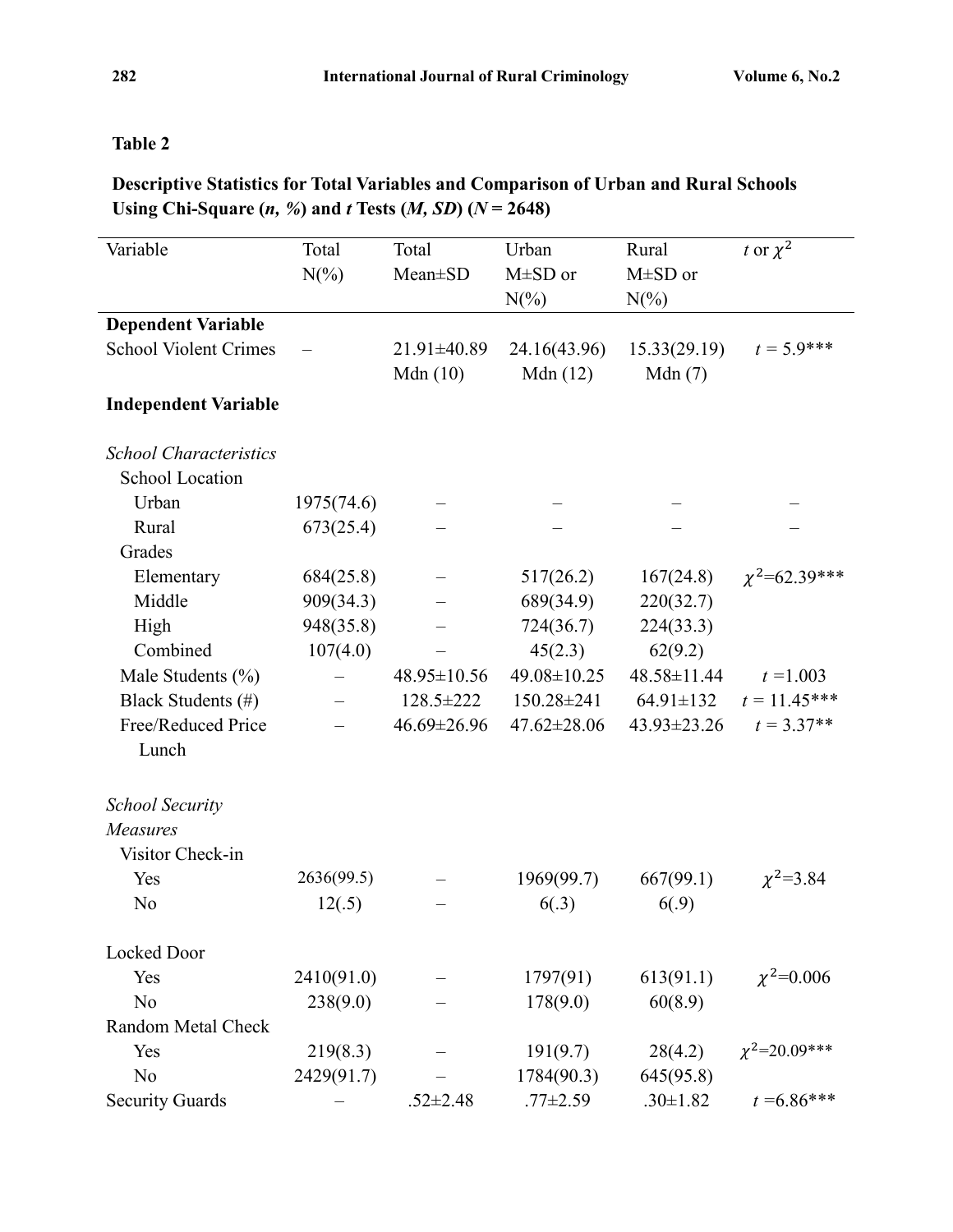| <b>School Resource</b><br>Officers        |            | $.15 \pm 2.16$  | $.24 \pm 2.22$  | $.38 \pm 1.78$  | $t = 1.48$           |
|-------------------------------------------|------------|-----------------|-----------------|-----------------|----------------------|
| Guard with Firearm                        |            |                 |                 |                 |                      |
| Yes                                       | 1288(48.6) |                 | 1019(51.6)      | 269(40.0)       | $\chi^2$ =27.15***   |
| No                                        | 1360(51.4) |                 | 956(48.4)       | 404(60.0)       |                      |
| Security Camera                           |            |                 |                 |                 |                      |
| Yes                                       | 1932(73.0) |                 | 1445(73.2)      | 487(72.4)       | $\chi^2 = 164$       |
| N <sub>o</sub>                            | 716(27.0)  |                 | 530(26.8)       | 186(27.6)       |                      |
| <b>School Programs</b>                    |            |                 |                 |                 |                      |
| Parent Involvement                        |            | $5.90 \pm 2.98$ | $5.95 \pm 2.98$ | $5.77 \pm 2.97$ | $t = 1.299$          |
| <b>Student Involvement</b>                |            |                 |                 |                 |                      |
| Yes                                       | 1375(51.9) |                 | 1075(54.4)      | 300(44.6)       | $\chi^2$ =19.53***   |
| No                                        | 1273(48.1) |                 | 900(45.6)       | 373(55.4)       |                      |
| <b>Individual Mentoring</b>               |            |                 |                 |                 |                      |
| Yes                                       | 1685(63.6) |                 | 1325(67.1)      | 360(53.5)       | $\chi^2$ =40.1***    |
| No                                        | 963(36.4)  |                 | 650(32.9)       | 313(46.5)       |                      |
| Mentoring Student                         |            |                 |                 |                 |                      |
| Yes                                       | 1176(44.4) |                 | 944(47.8)       | 232(34.5)       | $\chi^2 = 36.1$ ***  |
| N <sub>o</sub>                            | 1472(55.6) |                 | 1031(52.2)      | 441(65.5)       |                      |
| Teacher Training for<br>Signs of Violence |            |                 |                 |                 |                      |
| Yes                                       | 1285(48.5) |                 | 985(49.9)       | 300(44.6)       | $\chi^2 = 5.64*$     |
| N <sub>o</sub>                            | 1363(51.5) |                 | 990(50.1)       | 373(55.4)       |                      |
| Teacher Training for                      |            |                 |                 |                 |                      |
| School Safety                             |            |                 |                 |                 |                      |
| Yes                                       | 926(35.0)  |                 | 748(37.9)       | 178(26.4)       | $\chi^2 = 28.81$ *** |
| N <sub>o</sub>                            | 722(65.0)  |                 | 1227(62.1)      | 495(73.6)       |                      |

*Note,* Mdn=median;  $SoV^1 = Signs$  of Violence,  $SS^2 = School$  Safety; \*p < .05, \*\* p < .01, \*\*\*  $p < .001$ 

high schools in urban settings than in rural settings. However, there were more "combined schools" in the rural sample than in the urban sample (9.2% v. 2.3%). Also, the number of black students (*t*=11.45, *p*<0.001), and the percentage of students who were eligible to receive free or reduced-price meals ( $t=3.37$ ,  $p<0.01$ ) varied by school location. Results showed that urban schools in our sample had more black students and greater percentages of students who were eligible to receive a free or reduced-price meal than did rural schools.

In the domain of school security measures, three variables were found to be statistically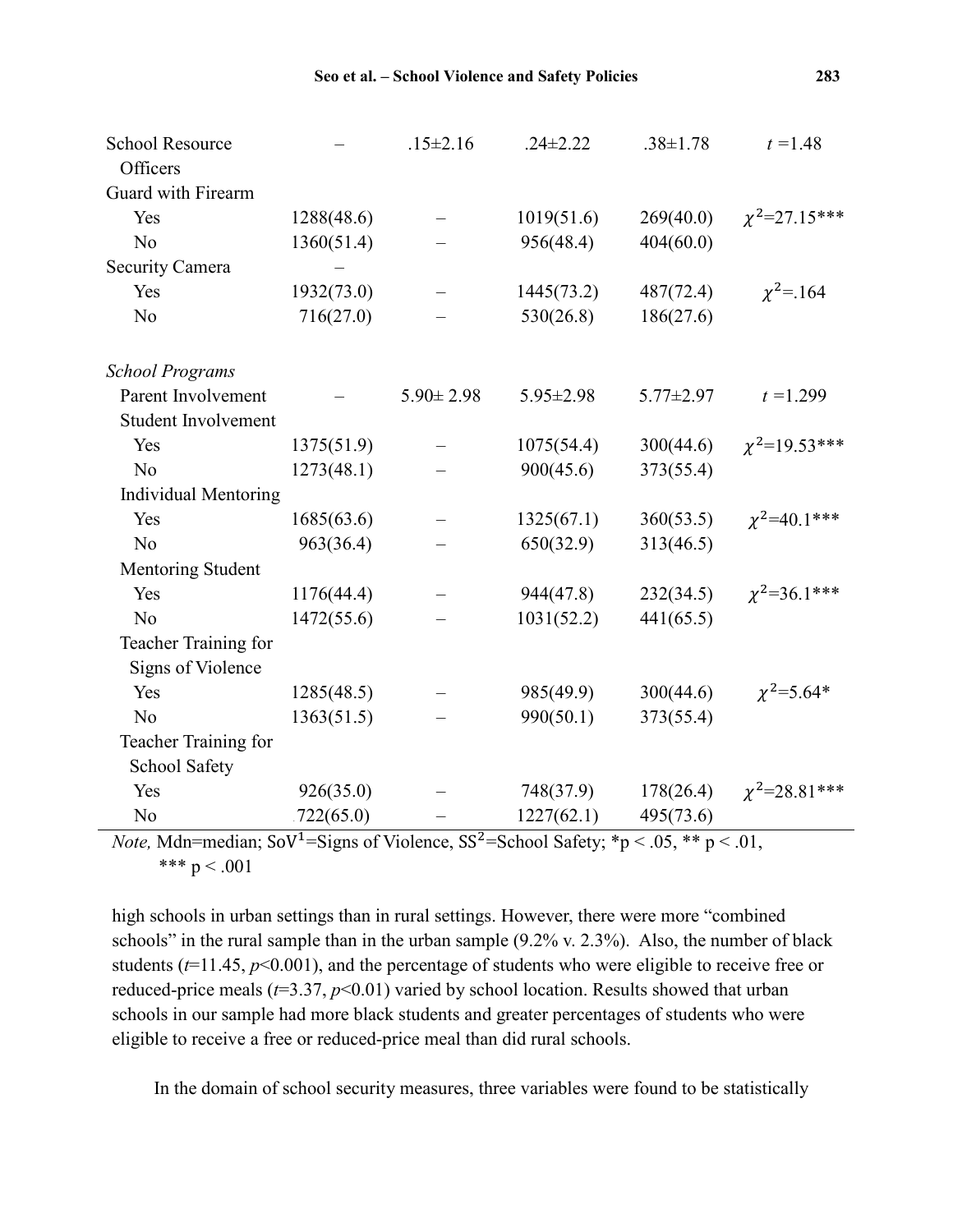significantly associated with school location. For instance, the number of security guards was higher in urban schools than in rural schools ( $t=6.86$ ,  $p<0.001$ ). Similarly, regarding our measure of random metal checks, 96% of rural schools did not have a random metal check policy compared to 90% of urban schools ( $\chi^2$ =20.09, *p*<0.001). Moreover, 52 % of urban schools had employed guards with firearms compared to just 40% of rural schools in our rural sample  $(\gamma^2 = 27.15, p \le 0.001)$ .

All variables except for parent involvement in the domain of school programs showed a statistically significant association with school location. The results reveal that, compared to rural schools, urban schools in our sample, generally, provided more school programs including student involvement ( $\chi^2$ =19.53, *p*<0.001), individual mentoring by students ( $\chi^2$ =40.1,  $p$ <0.001), teacher mentoring ( $\chi^2$ =36.1,  $p$ <0.001), and teacher training for signs of violence  $(\gamma^2 = 5.64, p < 0.05)$  and school safety ( $\gamma^2 = 28.81, p < 0.001$ ).

#### **Negative Binomial Regression Model: Total Sample (N = 2648)**

Table 3 displays the results of negative binomial regression testing the effects of school characteristics, security measures, and school programs on incidences of violent crimes at schools within the whole sample. The value of goodness of fit was 1.852, and the *p*-value of the omnibus test was less than .001, indicating that the model fit the data well (Oyedepo & Etu, 2016). Ten of the independent predictors were significant in the model. Most notably, results showed that after controlling for other variables in the model, rural schools had statistically significantly more incidents of violence reported than urban schools ( $b = .137$ , *SE* = .049, *p*  $\leq .01$ ).

As seen in Table 3, all but one variable (i.e., the percentage of male students) in the school characteristics domain were statistically significant. Compared to high schools, elementary schools (*b* = .270, *SE* = .073, *p* < .001,) and combined schools (*b* = .301, *SE* = .113, *p* < .01) reported more school violent incidents, but middle schools (*b* = -.350, *SE* = .055, *p <* .001) reported fewer violent incidents. Both the number of black students ( $b = .001$ ,  $SE = .000$ , *p* < .001) and the percentage of students who were eligible to receive free or reduced-price meals  $(b = .007, SE = .001, p < .001)$  were statistically significant and positive.

Of the variables in the school security domain, only two measures showed statistically significant relationships with school violence. Specifically, having security guards at a school was statistically significantly and positively associated with the number of violent incidents reported by school officials ( $b = .051$ ,  $SE = .011$ ,  $p < .001$ ). Further, results showed that whether or not security guards carried a firearm was more influential on the number of violent incidents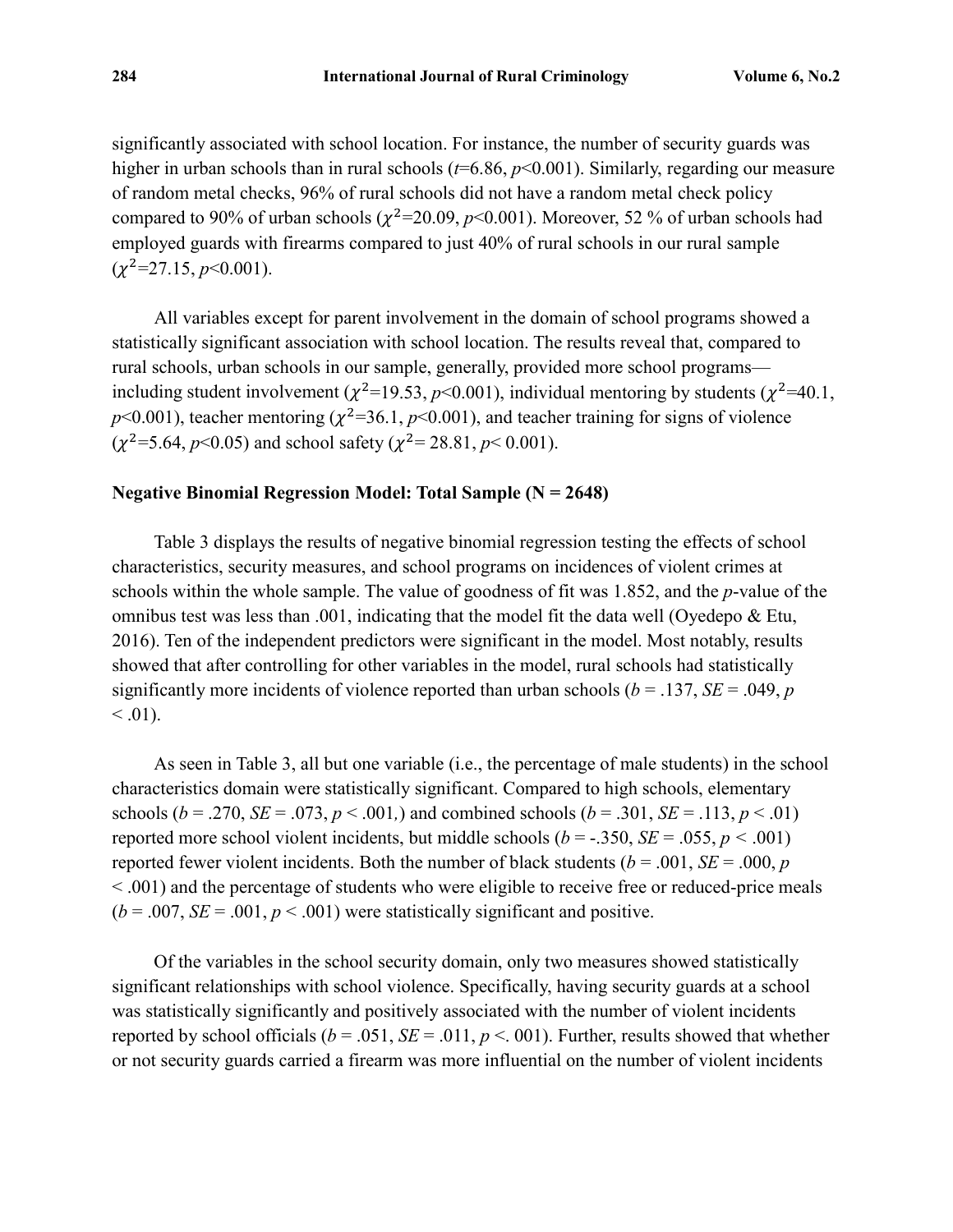## **Table 3**

| <b>Negative Binomial Regression Model: The Effects of School Characteristics, Security</b> |  |
|--------------------------------------------------------------------------------------------|--|
| Measures, and School Programs on Incidence of School Violent Crimes ( $N = 2648$ )         |  |

| Variables                               | $\boldsymbol{b}$ | SE                  | $\boldsymbol{p}$ | Exp(b) |
|-----------------------------------------|------------------|---------------------|------------------|--------|
| School Location (ref=urban)             |                  |                     |                  |        |
| Rural                                   | $.137**$         | .049                | .005             | 1.147  |
| Grades (ref=high)                       |                  |                     |                  |        |
| Elementary                              | $.270***$        | .073                | .000             | 1.310  |
| Middle                                  | $-.350***$       | .055                | .000             | .705   |
| Combined                                | $.301**$         | .113                | .007             | 1.352  |
| Male Students                           | .002             | .002                | .452             | 1.002  |
| <b>Black Students</b>                   | $.001***$        | .000                | .000             | 1.001  |
| Free/Reduced-Price Lunch                | $.007***$        | .001                | .000             | 1.007  |
| <b>School Security Measures</b>         |                  |                     |                  |        |
| Visitor check-in*                       | $-.322$          | .307                | .294             | .725   |
| Locked Door*                            | .113             | .072                | .118             | 1.119  |
| Random Metal Check*                     | $-.123$          | .077                | .108             | .884   |
| <b>Security Guards</b>                  | $.051***$        | .011                | .000             | 1.052  |
| <b>School Resource Officers</b>         | $-0.012$         | .010                | .246             | .988   |
| Guard with Firearms*                    | $-.384***$       | .057                | .000             | .681   |
| Security Camera*                        | $-.071$          | .049                | .000             | .931   |
| <b>School Programs</b>                  |                  |                     |                  |        |
| Parent Involvement                      | $-.063***$       | .009                | .000             | .939   |
| Student Involvement*                    | .041             | .045                | .368             | 1.041  |
| Individual Mentoring*                   | $-.048$          | .047                | .305             | .953   |
| Mentoring Student*                      | $-.194**$        | .057                | .001             | .824   |
| Teacher Training: Signs of<br>Violence* | $-.042$          | .042                | .319             | .959   |
| Teacher Training: School Safety*        | .060             | .057                | .295             | 1.062  |
| <b>Model Diagnostic</b>                 |                  |                     |                  |        |
| Goodness of Fit                         |                  | 1.852               |                  |        |
| Likelihood Ratio Test $(df=20)$         |                  | 1165.025 $(p=.000)$ |                  |        |

*Note:* Dependent variable: Incidents of School Violence;  ${}^*p < .05$ ,  ${}^{**}p < .01$ ,  ${}^{***}p < .001$ ; Reference category = No.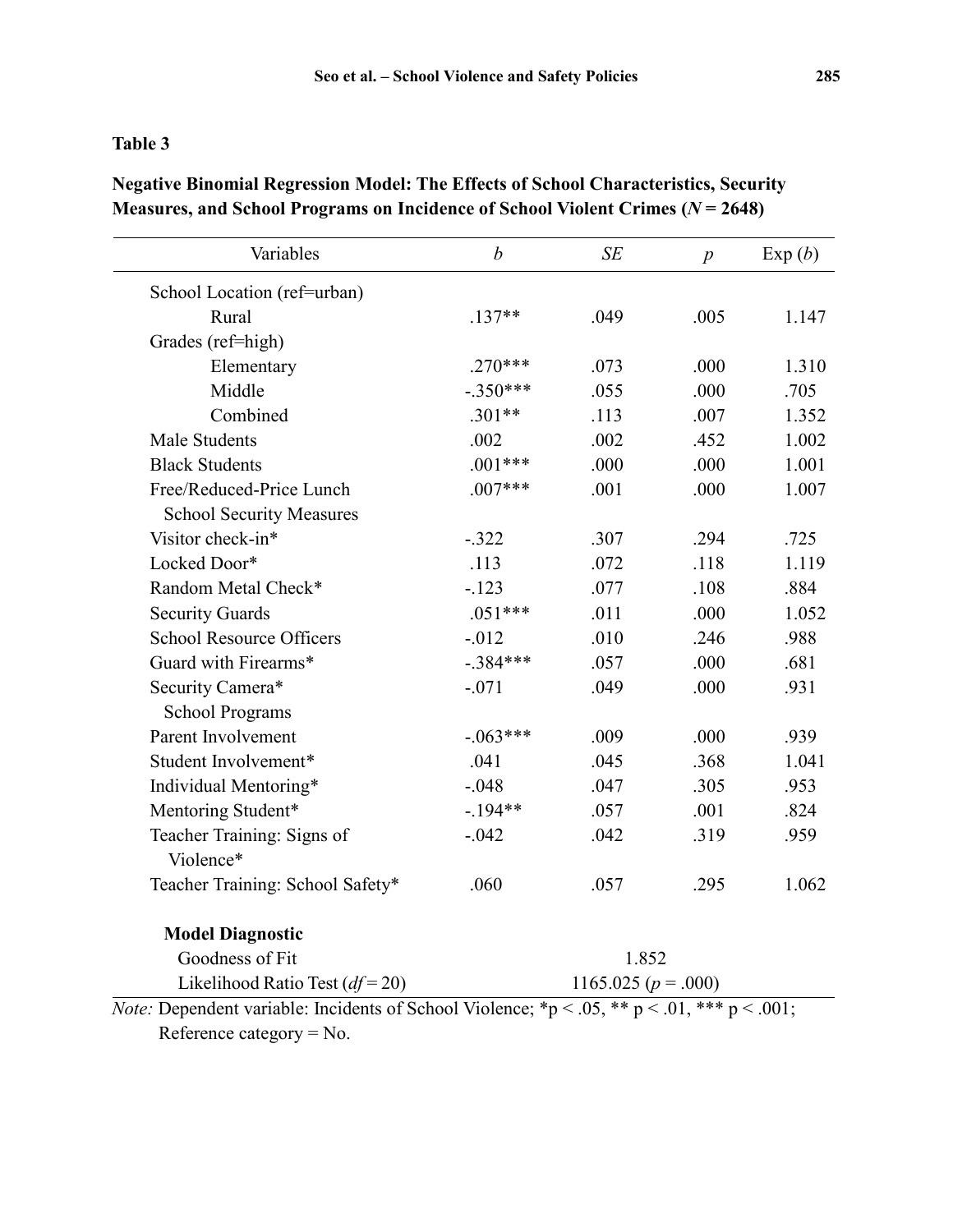reported by school officials than was merely having security guards ( $b = -0.384$ ,  $SE = 0.057$ , *p*  $< .001$ ).

In the domain of school programs, two variables were found to be statistically significantly associated with school violence. Parental involvement was negatively and statistically significantly related to school violence ( $b = -.063$ ,  $SE = .009$ ,  $p < .001$ ). Violence was also statistically significantly lower in schools that had student mentoring programs by teachers or counsellors ( $b = -194$ ,  $SE = .057$ ,  $p < .01$ ). Interestingly, student involvement, individual mentoring, and teacher training were not statistically significantly associated with school violence.

## **School Location-Specific Negative Binomial Regression Model: Urban Schools (N = 1,975)** and Rural School  $(N = 673)$

To further test the effect of school location on the relationship between school violent crimes and safety policies and practices, two separate models for urban and rural schools were constructed. The values of goodness of fit were 1.785 in urban schools and 1.988 in rural schools, and both *p*-values for the omnibus tests were less than .001, suggesting good model fit of the data (Oyedepo & Etu, 2016).

As seen in Table 4, the two models showed different patterns in significant predictors. First, in the domain of school characteristics, four variables in the urban subsample were significant, whereas just two of these variables were statistically significant in the rural subsample. Specifically, in the urban subsample, elementary schools  $(b = .327, SE = .085, p < .001)$  reported more violent incidents than did high schools, but middle schools ( $b = -0.301$ , *SE* = .064,  $p < 0.001$ ) reported fewer violent incidents than did high schools. However, in the rural subsample, only middle schools ( $b = -.435$ ,  $SE = .108$ ,  $p < .001$ ) reported fewer violent incidents than did high schools. The number of black students in both the urban subsample ( $b = .001$ ,  $SE = .000$ ,  $p$  $(6 - 0.001)$  and rural subsample ( $b = 0.002$ ,  $SE = 0.000$ ,  $p < 0.001$ ) showed statistical significance. However, the percentage of students who were eligible to receive free or reduced-price meals showed statistical significance ( $b = .009$ ,  $SE = .001$ ,  $p < .001$ ) only in the urban subsample.

Second, in the domain of school security variables, two measures in the urban subsample showed statistically significant relationships with school violence. Comparatively, only one measure in rural subsample was statistically significantly related to school violence. Specifically, in the urban subsample, the number of security guards working at a school was found to be statistically significantly related to the number of violent incidents reported by school officials (*b*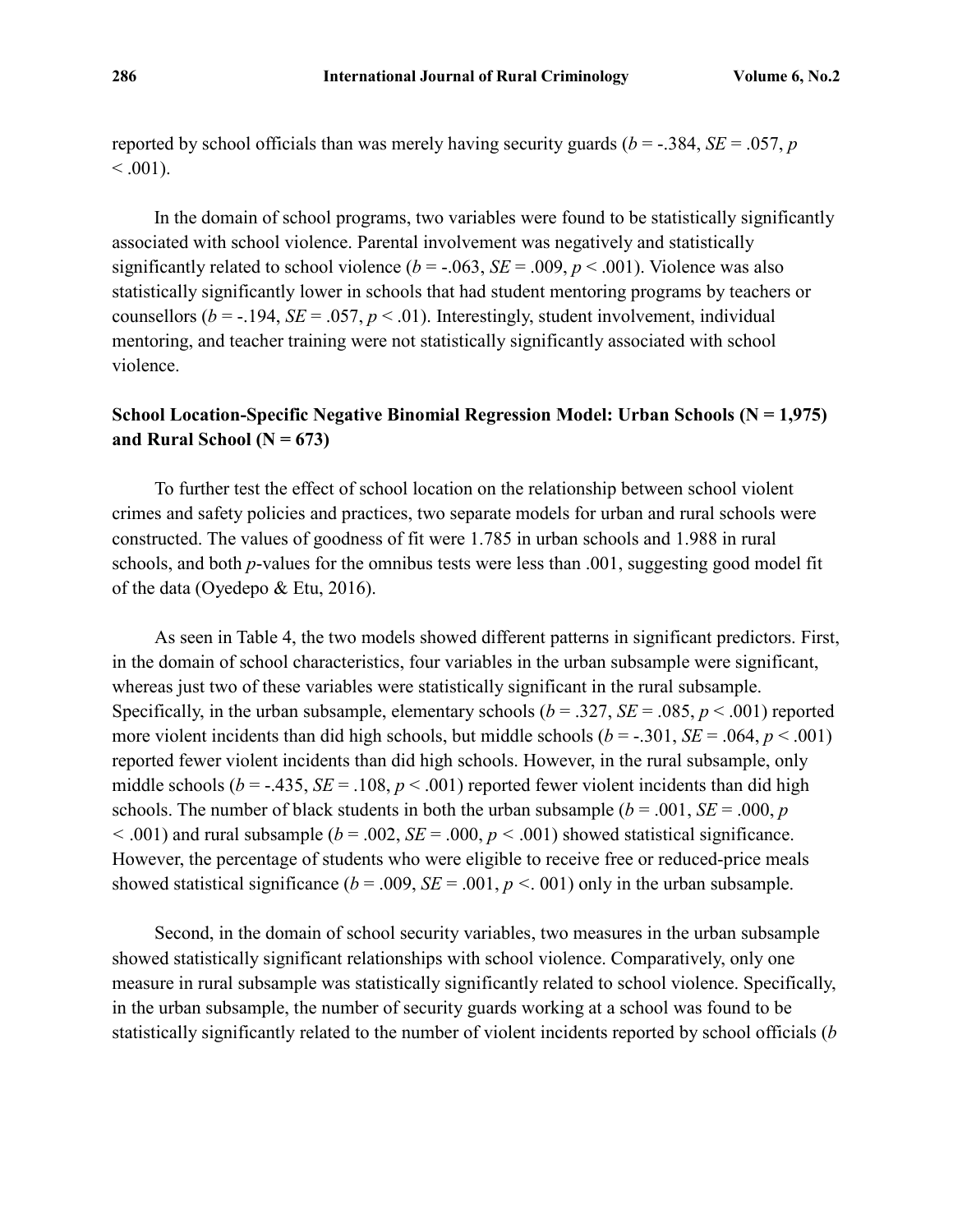### **Table 4**

|                             |             | Urban schools |        | <b>Rural Schools</b> |      |        |  |
|-----------------------------|-------------|---------------|--------|----------------------|------|--------|--|
| <b>Variables</b>            | $N=1975$    |               |        | $N = 673$            |      |        |  |
|                             | $\mathbf b$ | SE            | Exp(b) | $\mathbf b$          | SE   | Exp(b) |  |
| <b>School</b>               |             |               |        |                      |      |        |  |
| characteristics             |             |               |        |                      |      |        |  |
| Grades (reference =         |             |               |        |                      |      |        |  |
| school)                     |             |               |        |                      |      |        |  |
| Elementary                  | $.327***$   | .085          | 1.387  | .114                 | .146 | 1.121  |  |
| Middle                      | $-.301***$  | .064          | .740   | $-.435***$           | .108 | .647   |  |
| Combined                    | .269        | .166          | 1.309  | .245                 | .163 | 1.278  |  |
| Male students               | $-.001$     | .003          | .999   | .005                 | .004 | 1.005  |  |
| <b>Black students</b>       | $.001***$   | .000          | 1.001  | $.002***$            | .000 | 1.002  |  |
| Free/reduced-price          | $.009***$   | .001          | 1.009  | .003                 | .002 | 1.003  |  |
| lunch                       |             |               |        |                      |      |        |  |
| <b>School Security</b>      |             |               |        |                      |      |        |  |
| <b>Measures</b>             |             |               |        |                      |      |        |  |
| Visitor check*              | $-.031$     | .430          | .970   | $-.833$              | .463 | .435   |  |
| Locked door*                | .134        | .084          | 1.143  | $-.116$              | .151 | .891   |  |
| Random metal<br>check*      | $-.066$     | .083          | .936   | $-.170$              | .215 | .843   |  |
| Security guards             | $.059***$   | .012          | 1.061  | $-.001$              | .030 | .999   |  |
| School resource<br>officers | $-.011$     | .011          | .989   | $-.023$              | .025 | .977   |  |
| Guard with firearms*        | $-.442***$  | .064          | .643   | $-182$               | .127 | .833   |  |
| Security camera*            | $-.023$     | .057          | .977   | $-.235*$             | .099 | .790   |  |
| <b>School programs</b>      |             |               |        |                      |      |        |  |
| Parent involvement          | $-.062***$  | .010          | .940   | $-.069***$           | .018 | .933   |  |
| Student                     | .049        | .053          | 1.050  | $-.031$              | .091 | .969   |  |
| involvement*                |             |               |        |                      |      |        |  |
| Individual                  | .066        | .056          | 1.006  | $-.133$              | .091 | .875   |  |
| mentoring *                 |             |               |        |                      |      |        |  |
| Mentoring student*          | $-.196**$   | .063          | .822   | $-.229$              | .142 | .795   |  |
| Teacher training:           | $-.018$     | .049          | .982   | $-.146$              | .084 | .864   |  |

## **Negative Binomial Regression Models: The Effects of School Characteristics, Security Measures, and School Programs on School Violent Crimes in Urban and Rural**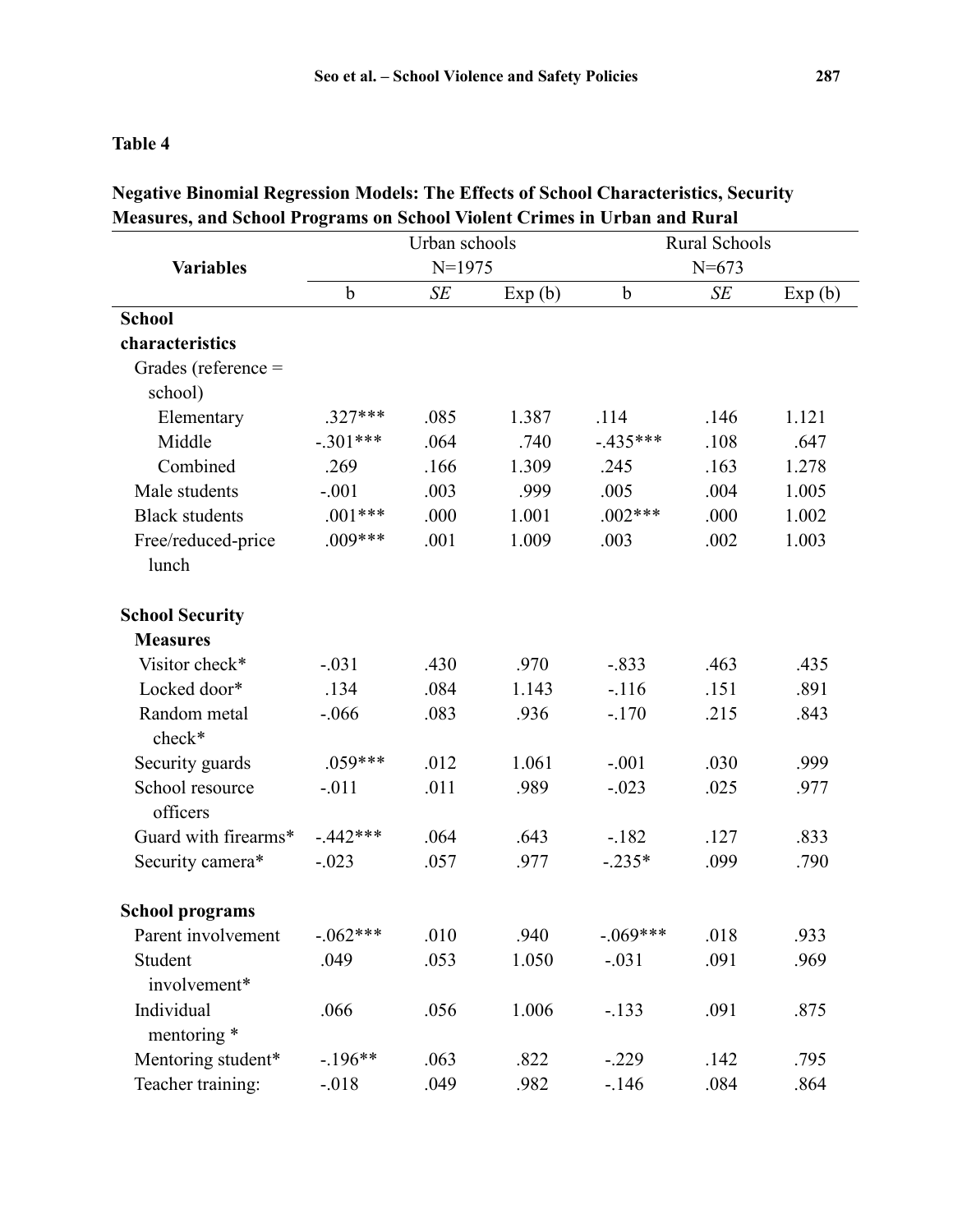| signs of violence*<br>Teacher training:<br>school safety*                                | .050 | .064                   | 1.051 | .133                   | .135 | 1.142 |
|------------------------------------------------------------------------------------------|------|------------------------|-------|------------------------|------|-------|
| <b>Model Diagnostic</b>                                                                  |      |                        |       |                        |      |       |
| Goodness of fit                                                                          |      | 1.785                  |       | 1.988                  |      |       |
| Likelihood ratio test                                                                    |      | 899.918 ( $p = .000$ ) |       | 224.792 ( $p = .000$ ) |      |       |
| $(df=19)$                                                                                |      |                        |       |                        |      |       |
| $N_{0}$ Dependent variable: Incidents of School Violence: *n < 05 ** n < 01 *** n < 001. |      |                        |       |                        |      |       |

*Note,* Dependent variable: Incidents of School Violence;  $\mathbf{p} < .05$ ,  $\mathbf{p} < .01$ ,  $\mathbf{p} < .001$ ; \*Reference category = No.

 $= .059$ , *SE* = .012, *p* < .001). Results indicate that as the number of security guards increased, so too did the number of violent incidents reported by school administrators. Also, the variable assessing whether security guards carried a firearm was statistically significantly and negatively associated with the number of violent incidents reported by school administrators (*b* = -.442, *SE* = .064, *p <* .001). Results revealed that an incident of school violence occurring in urban schools where security guards did not carry a firearm was higher than a violent incident occurring in urban schools where security guards carried a firearm. Interestingly, neither of these variables was significantly related to school violence in the rural subsample. In fact, the only statistically significant predictor of school violence in this domain in the rural subsample was related to a school having security cameras ( $b = -.235$ ,  $SE = .099$ ,  $p < .05$ ). Findings suggest that an incident of school violence occurring in rural schools that did not utilize security cameras was higher than a violent incident occurring in rural schools that utilized security cameras.

Finally, in the domain of school programs, two variables in the urban subsample and one variable in the rural subsample revealed statistically significant relationships with school violence. In both subsamples, parental involvement was statistically significantly and negatively related to school violence ( $b = -.062$  and  $-.069$ ,  $SE = .010$  and  $.018$ ,  $p < .001$  and  $.001$ , respectively). Additionally, in the urban subsample, school violence was also statistically significantly and negatively related to student mentoring program ( $b = -196$ ,  $SE = .063$ ,  $p < .01$ ). Findings suggest that school violence occurring in urban schools without student mentoring Finally, in the domain of school programs, two variables in the urban subsample and one variable in the rural subsample revealed statistically significant relationships with school violence. In both subsamples, parental involvement was statistically significantly and negatively related to school violence ( $b = -.062$  and  $-.069$ ,  $SE = .010$  and  $.018$ ,  $p < .001$  and  $.001$ , respectively). Additionally, in the urban subsample, school violence was also statistically significantly and negatively related to student mentoring program ( $b = -196$ ,  $SE = .063$ ,  $p < .01$ ). programs were higher than school violence occurring in urban schools with such a program. No other variables were statistically significant in either model.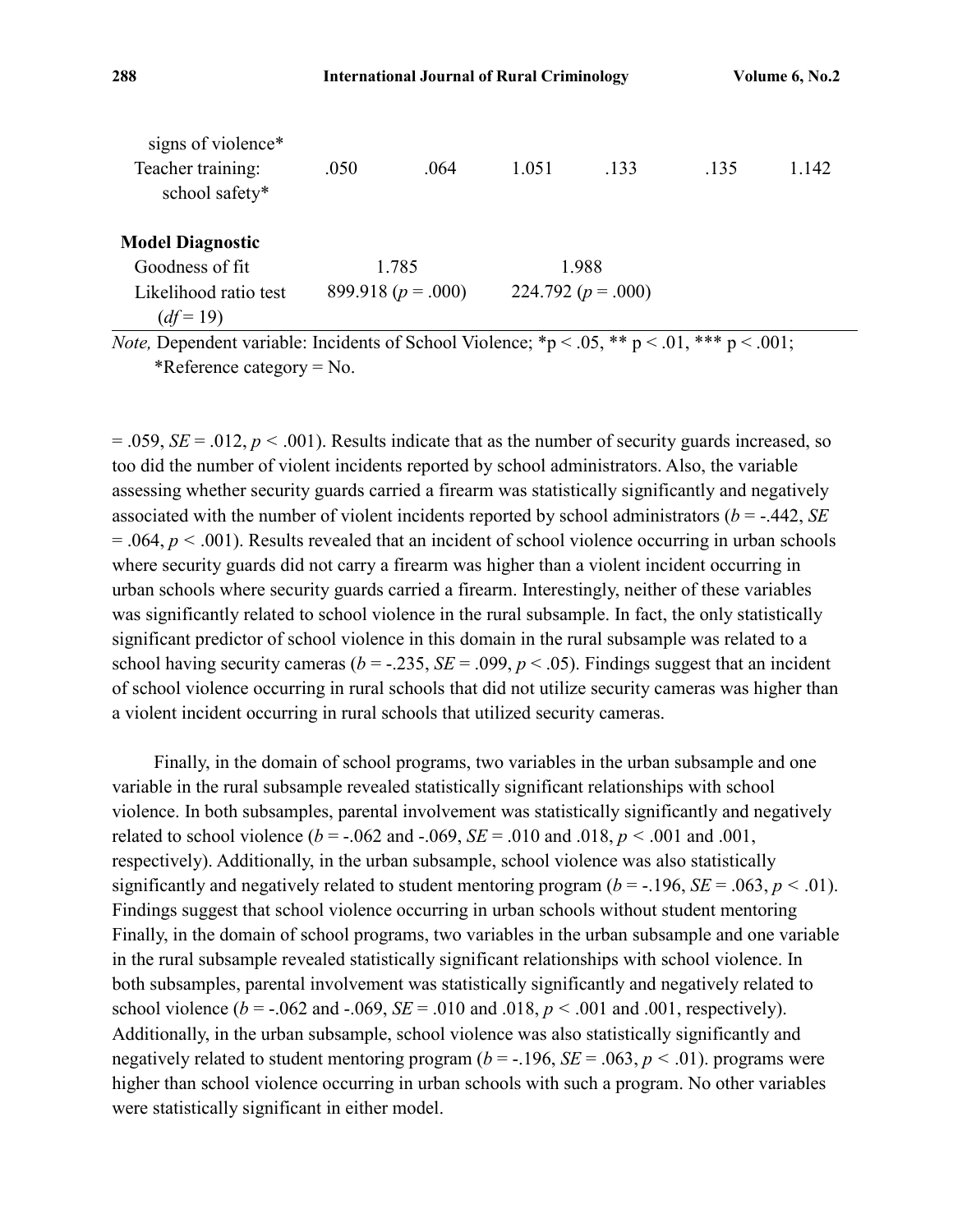#### **Discussion**

The main objective of this research was to examine the relationship between school characteristics, security measures, school programs, and school violence—with a specific focus on assessing the impact of school location (i.e., urban or rural) on school violence. A second objective of this project was to determine the correlates of school violence that are unique to urban and rural schools. To achieve these goals, we used data from a nationally representative sample of U.S. schools. There are several findings from the current analyses that warrant further consideration.

First, one of the most important findings from the current study was that even though descriptive statistics showed that incidents of school violence were higher in urban schools than in rural schools, the incidents of violent crimes occurring in rural schools was actually higher than those in urban schools once adequate controls were entered into multivariable modeling (i.e., percent reduced lunches, security measures, etc). This finding contradicts results reported from another recent study in this area (Lesneskie & Block, 2017). However, this finding is similar to results reported by Jennings et al. (2011). In their study, Jennings and colleagues found that incidents of school violence occurring in rural schools was higher than a similar incident occurring in a city school or in an urban "fringe" school. Similarly, our results suggest that an incident of violence occurring in a rural school were also higher than a violent incident occurring in an urban school—controlling for relevant predictors. Thus, these findings reveal that aggregate differences in incidents of school violence between school locations (i.e., urban and rural) appear to be influenced by school characteristics, school security measures, and school programs, in addition to locational effects.

It is possible that the higher incidents of school violence noted in rural schools compared to urban schools could be partially explained by increasing social disorganization in rural communities (Pleggenkuhle & Schafer, 2018). For instance, Allen and Cancino (2012) reported that the resident population in many rural communities is no longer homogeneous due to increases in migration from adjacent urban/suburban areas in recent years. Further, many rural areas have suffered from poverty and unemployment issues similar to, and in some cases even worse, than in urban areas (Weingarden, 2017). In fact, Weingarden (2017) reported that unemployment rates (4.9) for non-metropolitan areas in the United States were higher than unemployment rates in smaller metropolitan areas (4.4) and larger metropolitan areas (3.7) in 2017. In this regard, as Sullivan, Kung, and Farrell (2004) argued, we can assume that rural communities and their schools have experienced similar patterns of social disorganization experienced by urban communities and schools in previous generations—thus, it is likely that there is less collective efficacy in these regions than in previous generations. This experience of social disorganization in rural communities could possibly affect the increase of odds in school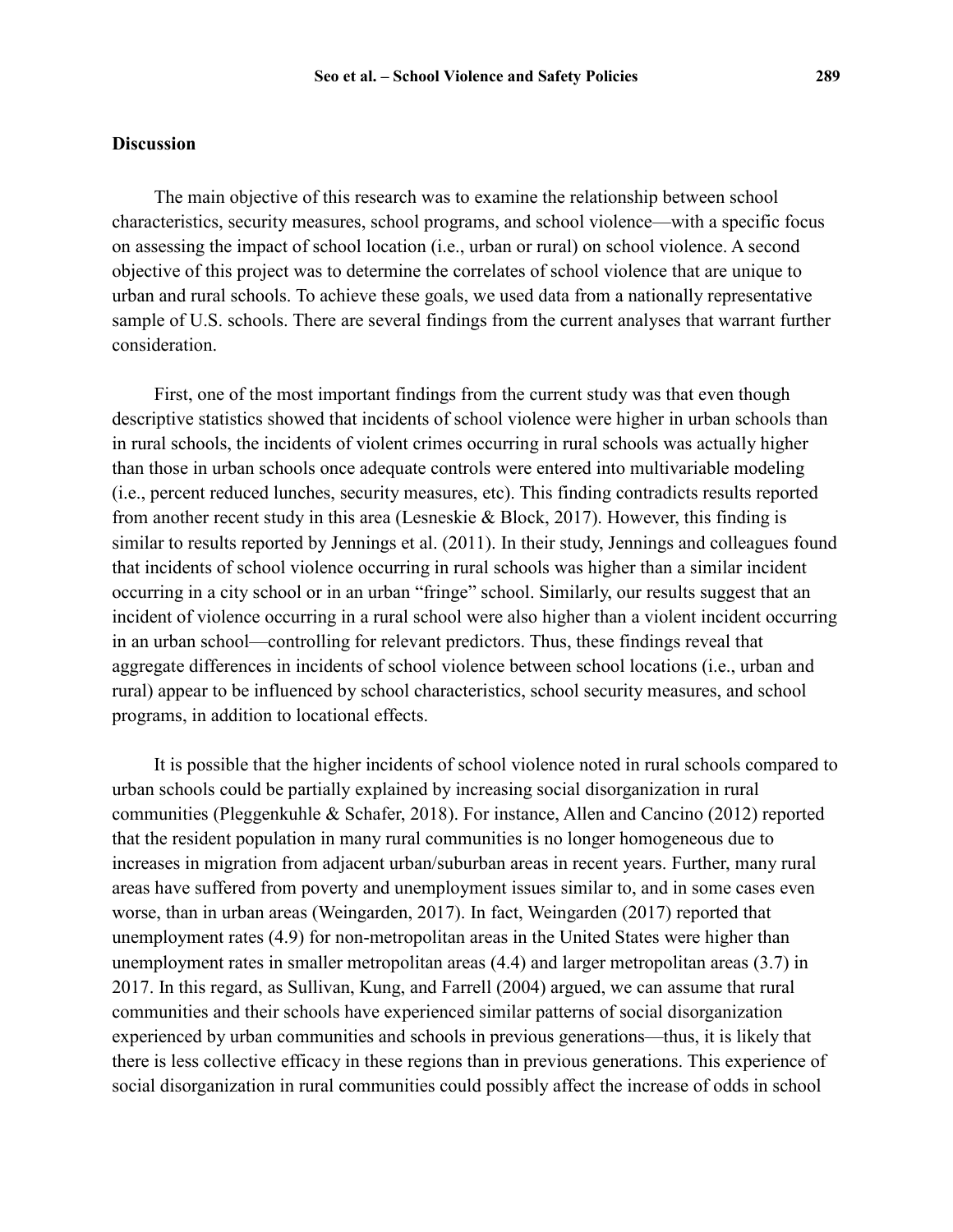violence and crimes in these regions (Sullivan et al., 2004). However, our work did not include a direct measure of social disorganization, but rather an indirect measure of collective efficacy parental involvement, which, as expected, was a negative predictor of school violence. Our results show that the odds of school violence occurring in a school—regardless of location—that did not have a parental involvement program were higher than the odds of a violent crime occurring in a school with such a program when controlling for other variables. This finding is similar to findings reported by Lesneskie and Block's (2017). While it is likely that parents living in regions with greater collective efficacy are more inclined to demand involvement in school activities, our findings suggest that school administrators in all locations should encourage parental participation in school events by developing a variety of parenting programs and building better relationships with parents. We suggest that future research should explore this finding more closely by examining the effects of direct measures of collective efficacy.

Second, similar to findings reported by Weisheit and Wells (2005) in their examination of homicide in urban and rural areas, our findings also indicated similarities and differences in predictors of school violence between urban and rural schools. As previously noted, school violence was statistically significantly related to eight variables in the urban school subsample, but only four variables in the rural school subsample. Though, it is important to note that the effects of all 12 significant relationships in both subsamples were relatively small (Cohen, 1992; Rosenthal, 1996). Nonetheless, three variables (i.e., being a middle school, the number of black students, and parental involvement) displayed statistically significant associations with school violence in both urban and rural schools. With that stated, some predictors of school violence were unique to school location. Five variables (i.e., elementary schools, the percentage of students who were eligible to receive the free or reduced-price meals, the number of security guards, guards with firearms, and mentoring students) in the urban subsample, and one variable (i.e., security cameras) in the rural subsample, independently showed statistically significant relationships with school violence. These findings support Frederick and Jozefowicz's (2018) argument that some school policies and practices for controlling school crimes in urban areas may have limited applicability to rural schools. In this sense, results from the current study suggest that school administrators and scholars may want to work on developing locationspecific policies and programs instead of unconditionally adopting policies and practices from schools in different types of communities.

Regarding correlates of school violence, most of the findings from the current study revealed results similar to those reported in prior research. However, two variables (i.e., elementary schools and the number of security guards) exhibited statistically significant relationships with school violence in directions that were opposite of those expected (Cohen, 1992; Rosenthal, 1996). Notably, we found more incidents of school violence reported by administrators of elementary schools than reported by those in high schools. This is an interesting finding, especially because most previous research has found elementary schools to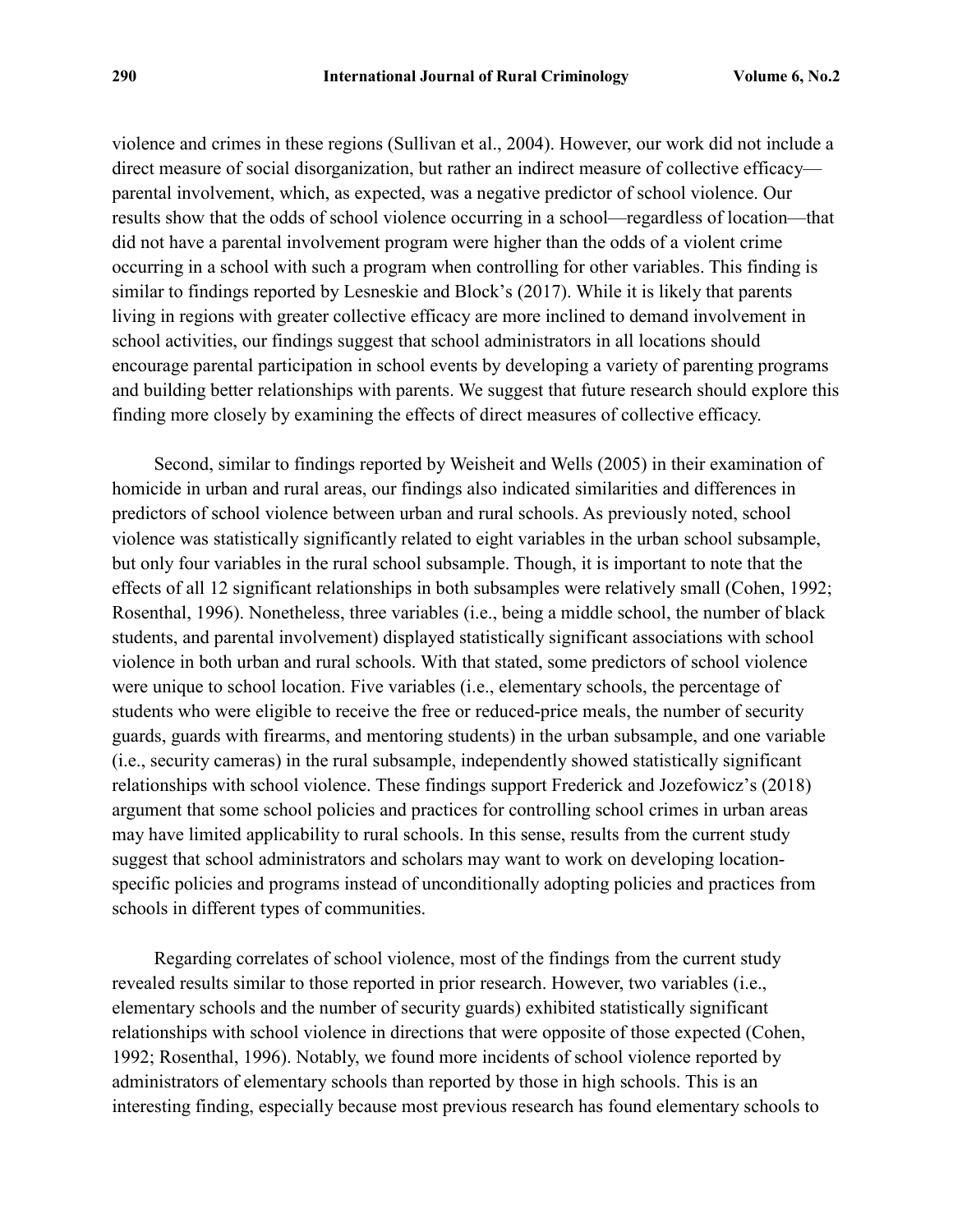exhibit fewer incidents of school violence than middle and high schools (Lesneskie & Block, 2017) and school violence to be the most prevalent in high schools (Bracy, 2011; Chen, 2008) or in combined middle/high schools (Adams & Mrug, 2019; Na & Gottfredson, 2013; Steinka-Fry et al., 2016). Our results show a need for future research to explore school violence in elementary schools more closely.

The other unexpected relationship was related to the use of security guards. Findings suggest that the number of security guards employed at a school was positively associated with school violence. One possible explanation for this result is that employing more security guards results in an increased likelihood that violent acts will be discovered and a greater chance that an official report of violence will be made (Na & Gottfredson, 2013). Generally, some types of school violence, such as fights between students, are difficult to be detected by school officials especially whenever these events occur in locker rooms or on practice fields. However, since security personnel often patrol these areas, it is logical to assume that they are more likely to witness these informal fights between students than are other administrators. Further, it is also reasonable to assume that security personnel may be more likely than other administrators to make an official report of the observed event (Na & Gottfredson, 2013). Thus, the presence of security guards at schools might transform unofficial and covert student delinquencies into official, overt crimes, and consequently, increase the number of reported incidents of school violence. Another plausible explanation for this finding is simply that schools with higher rates of school violence hire more security guards. Unfortunately, data limitations prevented us from exploring this finding further. As such, future work should attempt to examine this finding further.

Perhaps one of the most interesting findings from this study was related to a school's use of armed security guards. Recently, there has been much debate surrounding the utility of firearms for crime prevention in educational settings (Kuris et al., 2020). The most recent data suggests that a majority of the general public does not support arming teachers or school officials, even if they receive proper firearm training (Gallup, 2018). In the aggregate, our results found that having an armed security guard on campus was associated with a reduction in the odds of a violent incident occurring in that school. However, upon grouping our sample by school location, we found this result only to persist in the context of urban schools. That is, controlling for other relevant predictors, our results show that there were fewer incidents of violent crimes in urban schools with armed security guards than in urban schools without armed security guards. Interestingly, this variable had no effect on violent crimes in rural schools. Accordingly, in an effort to prevent violent crimes, this finding suggests that administrators in schools located in urban areas may want to consider arming their security staff—after providing them with appropriate training, of course. We encourage other researchers to explore this finding further, though, before any firm conclusions about this relationship can be drawn.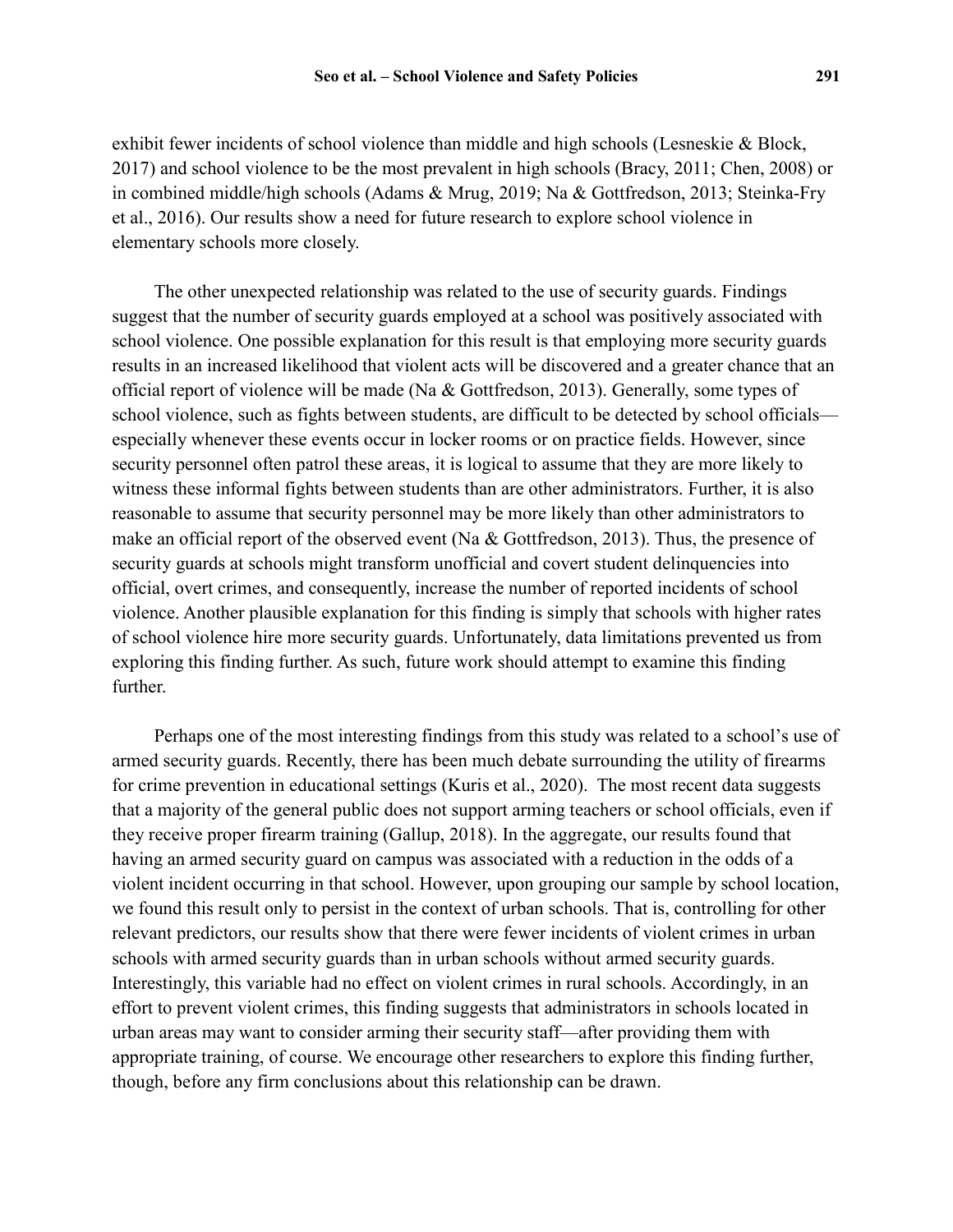Another important finding to consider was related to the use of security cameras. Our findings showed that security cameras were associated with a reduction in violent school crimes, but only in rural schools. Previous research indicated that the visibility of security cameras significantly impacts rates of crime in that crime rates are related to not only a camera's capacities (i.e., monitoring range and distance) but also how visible the camera is to the public (McLean et al., 2013). Thus, security cameras are more effective at deterring crime in smaller buildings because they can effectively monitor a greater portion of territory and because people are more likely to notice them. When considering school size, rural schools are usually smaller than urban schools. In this regard, security cameras in rural schools may have better range, exposure, and visibility, which in turn can have a greater impact on incidents of school violence.

#### **Limitations**

There are several data limitations to this work that are worth noting. The 2010 SSOCS is a national survey gathered from K-12 public schools in the U.S. In this sense, concerns of generalizability are minimal (Bachman et al., 2017). However, the respondents of the survey were principals or administrators of sampled schools, not individual students enrolled in the schools (Neiman et al., 2012). As such, there is a chance for respondent bias in estimation of violent incidents at the schools (Lesneskie & Block, 2017). That is, compared to the average student, school principals and administrators are more likely to be concerned about their schools' reputation. Therefore, because school crimes can influence the prestige of a school, administrators may be more likely to underreport the true number of crimes. Related, not all crimes in a school come to the attention of administration, so it is possible that these estimates are skewed. Also, the dependent variable used in this study includes both threats of attack and actual attacks. The results showed 12 variables were significant, but the effects were relatively small. While our measure is consistent with prior research, it is possible that results were impacted by the nature and scope of our dependent measure. That is, combining violent incidents with threats of attack could skew some of the findings. In this regard, future research should consider the effect that predictors have on different types of violent acts.

More importantly, the data is a bit dated at this time and some key measures were unavailable to the research team. For instance, we were unable to control for school size in statistical models—although, it is reasonable to assume that rural schools, in the aggregate, tend to be smaller schools than urban and suburban schools. The number of students in each school and the region in which the school was located in were also not available to the research team at the time of analysis. Moreover, schools in the data set were defined as "rural" by the size of the community in which it was physically located, not the student population characteristics or size. In reality, a single school can be physically located in a rural community but can serve students from more than one community, even those located in urban and suburban areas. In this sense, future work should attempt to use more recent data, include better controls, and examine these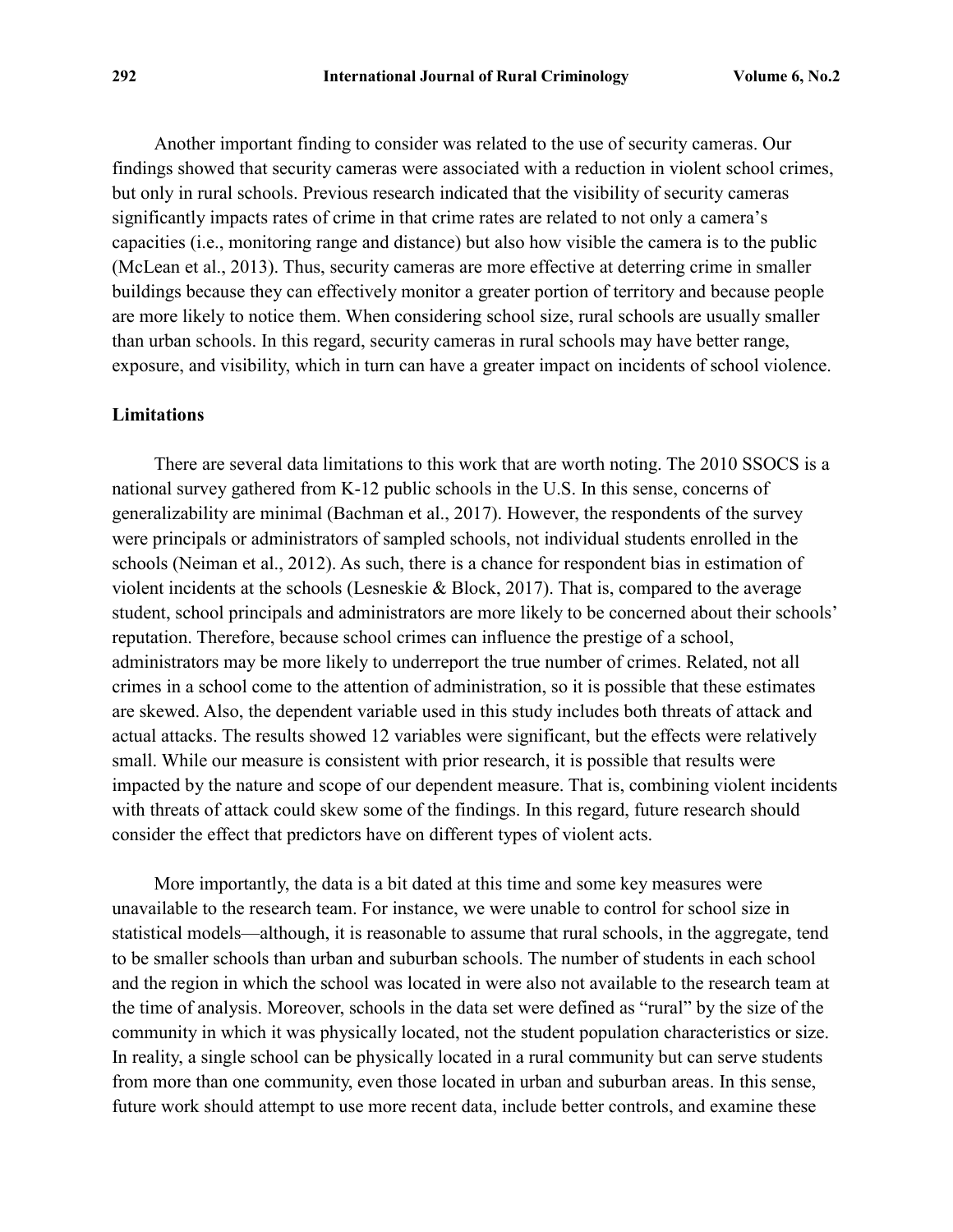phenomena using various definitions of rurality to see if results are robust. Further, there is a concern for temporal ordering. The current project employed a cross-sectional research design. Thus, as noted above, our use of the term "predictor" in linear modeling is really more consistent with "correlation" as the causal ordering between the variables analyzed by the current study cannot be guaranteed—which is why caution is warranted when interpreting results and recommendations (Bachman et al., 2017). Future research should use longitudinal methods to better examine the effects of school location on school violence and the impacts of predictors of school violence between urban and rural schools. Lastly, future researchers should better attempt to explore predictors of school violence that are backed with criminological theory—we suggest starting with social disorganization theory and collective efficacy.

#### **Conclusion**

In sum, this exploratory study should be used as a steppingstone to support future studies of school violence in rural areas. Our results demonstrate the importance of developing locationspecific policies and programs as they indicate that the correlates of school violence vary by location. To better ensure that rural areas are not neglected in future criminological research, more studies on school crimes occurring in rural areas need to be conducted.

## **References**

- Adams, J., & Mrug, S. (2019). Individual- and school-level predictors of violence perpetration, victimization, and perceived safety in middle and high schools. *Journal of School Violence. 18*(3), 468-482. <https://doi.org/10.1080/15388220.2018.1528551>
- Allen, J., & Cancino, J. M. (2012). Social disorganization, Latinos and juvenile crime in the Texas borderlands. *Journal of Criminal Justice, 40*(2), 152-163. <https://doi.org/10.1016/j.jcrimjus.2012.02.007>
- Bachman, R. D., Schutt, R. K., & Plass, P. S. (2017). *Fundamentals of research in criminology and criminal justice with selected reading*. Thousand Oak, CA: Sage Publications.
- Barton-Bellessa, A. M., Johnson, B. R., Shon, P. C., & Austin, C. W. (2014). An exploratory of school crime and rural teacher and staff victimization: A research note. *The Journal of the Institute of Justice & International Studies, 14*, 9-21.
- Bracy, N. L. (2011). Student perceptions of high-security school environment. *Youth & Society, 43*(1), 365-395. <https://doi.org/10.1177/0044118X10365082>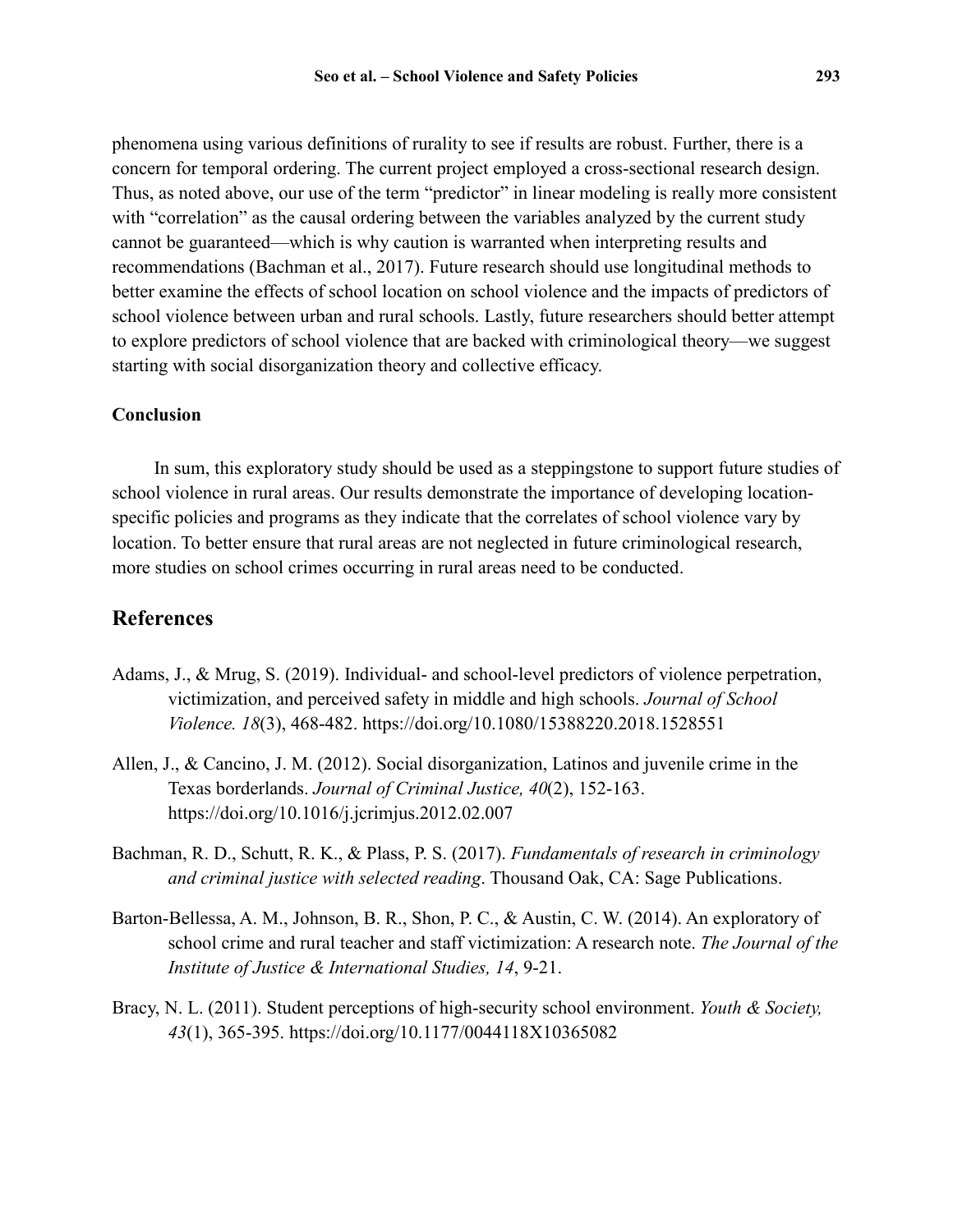- Chen, G. (2008). Communities, students, schools, and school crime: A confirmatory study of crime in U.S. high schools. *Urban Education, 43*. 301-318. <https://doi.org/10.1177/0042085907311791>
- Cohen, J. (1992). A power primer. *Psychological Bulletin, 112*. 115-159. <https://doi.org/10.1037/0033-2909.112.1.155>
- Cuellar, M. J. (2018). School safety strategies and their effects on the occurrence of school-based violence in U.S. high schools: Am exploratory study. *Journal of School Violence, 17*(1), 28-45. <https://doi.org/10.1080/15388220.2016.1193742>
- Devlin, D. N., & Gottfredson, D. C. (2018). The roles of police officers in schools: Effects on the recording and reporting of crime. *Youth Violence and Juvenile Justice, 16*, 208-223. <https://doi.org/10.1177/1541204016680405>
- Donnermeyer, J. F. (2016). Section 3: Violence and rurality. In J. F. Donnermeyer (Ed.), *The Routledge international handbook of rural criminology* (pp. 167-169). London, England: Routledge. <https://doi.org/10.4324/9781315755885>
- Fisher, B. W., & Devlin, D. N. (2020). School crime and the patterns of roles of school resource officers: Evidence from a national longitudinal study. *Crime & Delinquency, 66*(11), 1606-1629. <https://doi.org/10.1177/0011128719875702>
- Flynn, K., McDonald, C. C., D'Alonzo, B. A., Tam, V., & Wiebe, D. J. (2018). Violence in rural, suburban, and urban schools in Pennsylvania. *The Journal of School Nursing, 34*(4), 263- 269. <https://doi.org/10.1177/1059840518765086>
- Frederick, S. A., & Jozefowicz, J. J. (2018). Rural-urban differences in the unemployment-crime relationship: the case of Pennsylvania. *Atlantic Economic Journal, 46*, 189-201. <https://doi.org/10.1007/s11293-018-9581-y>
- Gallup. (2018). *Guns.* Retrieved from <https://news.gallup.com/poll/1645/guns.aspx>
- Gottfredson, G. D., Gottfredson, D. C., Payne, A. A., & Gottfredson, N. C. (2005). School climate predictors of school disorder: Results from a national study of delinquency prevention in schools. *The Journal of Research in Crime and Delinquency, 42*(4), 412- 444. <https://doi.org/10.1177/0022427804271931>
- Hilbe, J. M. (2011). *Negative binomial regression* (2<sup>nd</sup> ed.). Cambridge, UK: Cambridge University Press. <https://doi.org/10.1017/CBO9780511973420>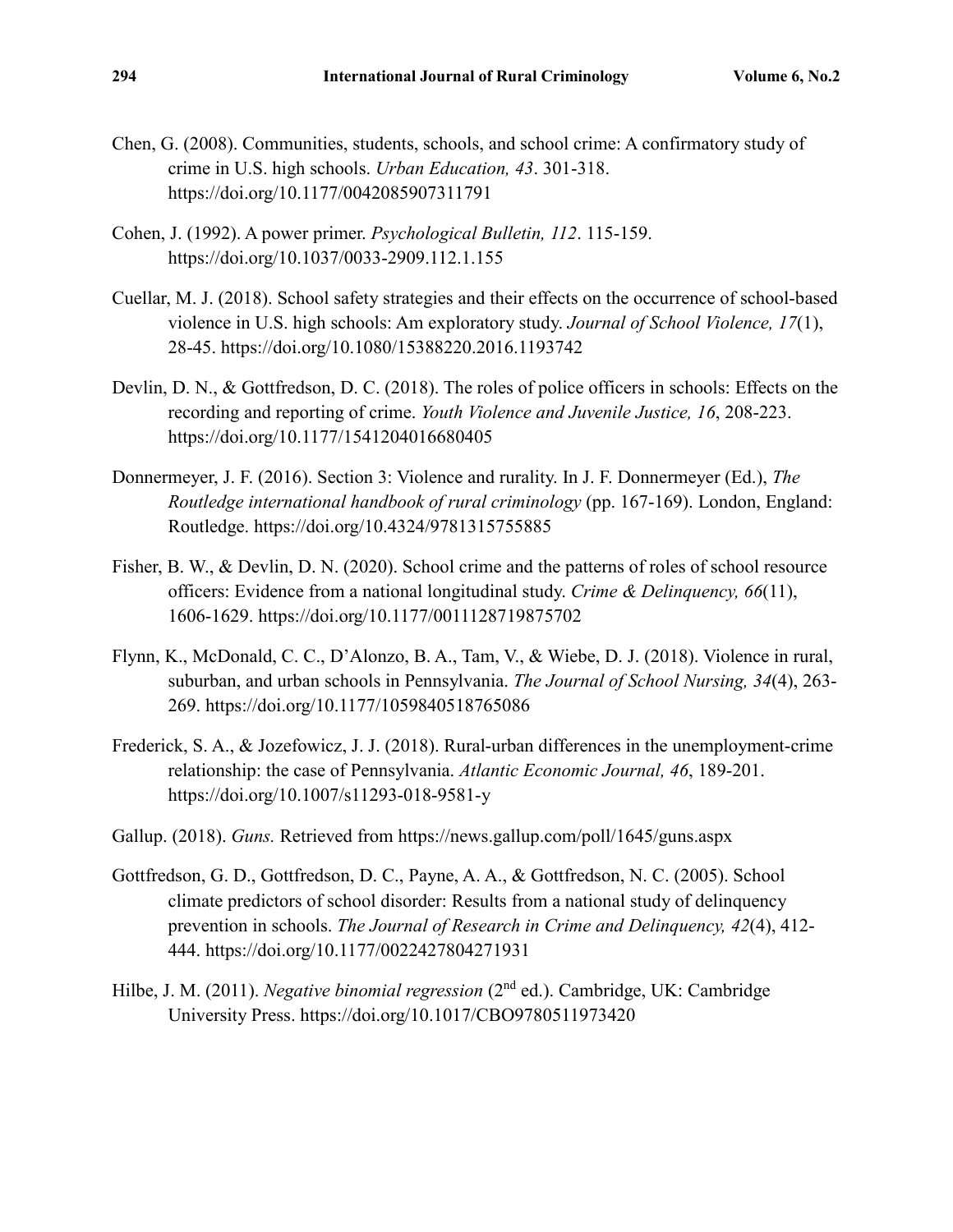- Jennings, W. G., Khey, D. N., Maskaly, J., & Donner, C. M. (2011). Evaluating the relationship between law enforcement and school security measures and violent crime in schools. *Journal of Police Crisis Negotiations, 11*, 109-124. <https://doi.org/10.1080/15332586.2011.581511>
- Kuris, N., Wentling, R. L., Heirigs, M. H., & Ishoy, G. A. (2020). Assessing the Impact of Knowledge and Location on College Students' Perceptions of Gun Control and Campus Carry Policies: a Multisite Comparison. *American Journal of Criminal Justice*, *45*(1), 25- 47. <https://doi.org/10.1007/s12103-019-09499-z>
- Lesneskie, E., & Block, S. (2017). School violence: The role of parental and community involvement. *Journal of School Violence, 16*(4), 426–444. <https://doi.org/10.1080/15388220.2016.1168744>
- Long, J. S. (1997). *Regression models for categorical and limited dependent variables*. Thousand Oaks, CA: Sage.
- McLean, S. J., Worden, R. E., & Kim, M. (2013). Here's looking at you: An evaluation of public CCTV cameras and their effects on crime and disorder, *Criminal Justice Review, 38*(3), 303-334. <https://doi.org/10.1177/0734016813492415>
- Na, C., & Gottfredson, D. C. (2013). Police officers in schools: Effects on school crime and the processing of offending behaviors. *Justice Quarterly, 30*(4), 619-650. <https://doi.org/10.1080/07418825.2011.615754>
- Neiman, S., Murphy, C., & Thomas, T. L. (2012). *2009-2010 School Survey on Crime and Safety (SSOCS) Survey Documentation* (NCES 2015-177). U.S. Departments of Education. Washington, DC: National Center for Education Statistics. Retrieved from <https://nces.ed.gov/pubs2015/2015177.pdf>
- Office for Victims of Crime (2016). Urban and Rural Crime Fact Sheet. Retrieved from [https://ovc.ncjrs.gov/ncvrw2016/content/section-6/PDF/2016NCVRW\\_6\\_UrbanRural-](https://ovc.ncjrs.gov/ncvrw2016/content/section-6/PDF/2016NCVRW_6_UrbanRural-508.pdf)[508.pdf](https://ovc.ncjrs.gov/ncvrw2016/content/section-6/PDF/2016NCVRW_6_UrbanRural-508.pdf)
- O'Neill, L., & McGloin, J. M. (2007). Considering the efficacy of situational crime prevention in schools. *Journal of Criminal Justice, 35*, 511-523. <https://doi.org/10.1016/j.jcrimjus.2007.07.004>
- Oyedepo, J. O., & Etu, J. E. (2016). Poisson and negative binomial regression models application to model the factors of car ownership in Akure, South West, Nigeria. *Journal of Applied Science & Process Engineering, 3*(2), 72-82. <https://doi.org/10.33736/jaspe.309.2016>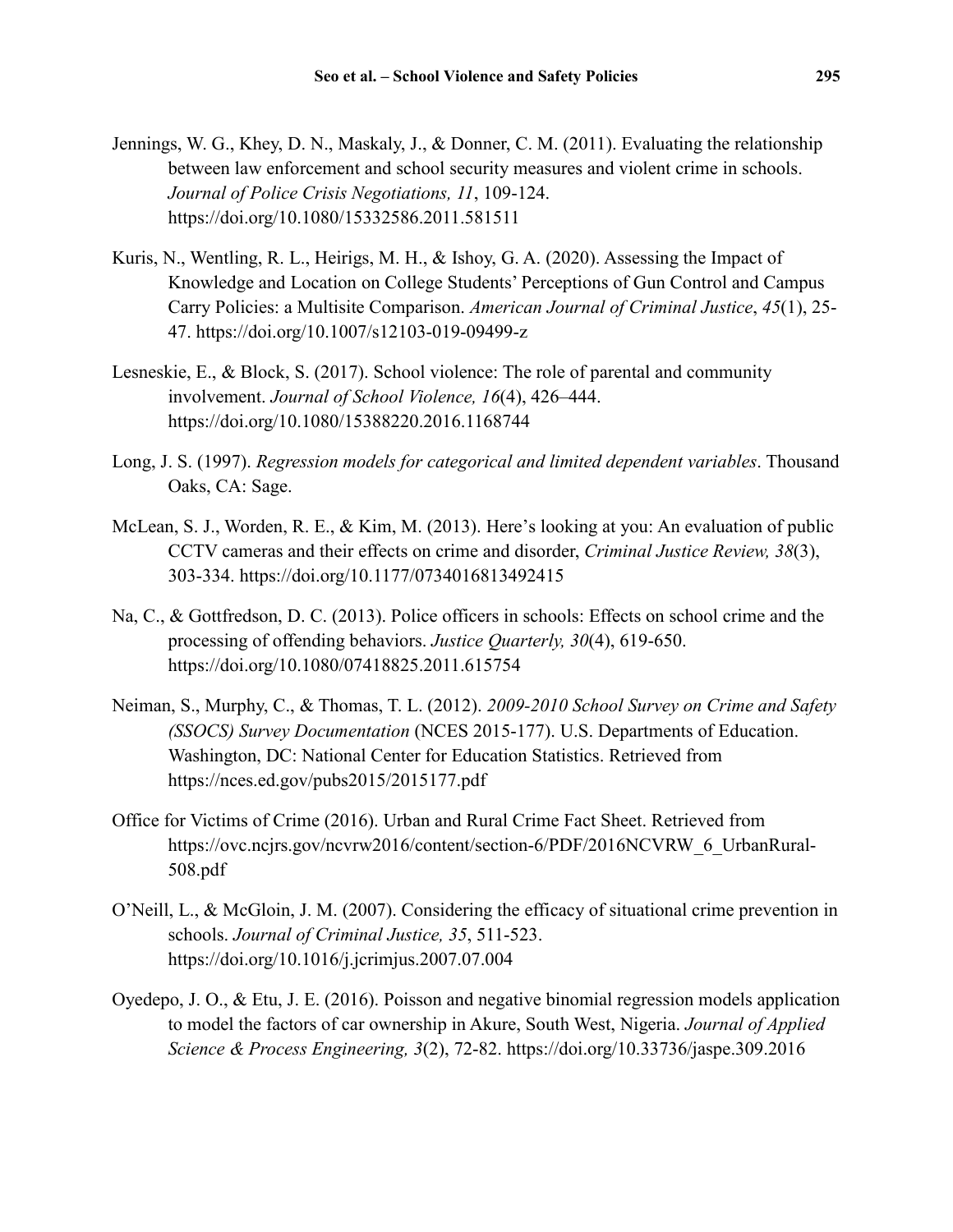- Peguero, A. A., Yost, L., Ripepi, M., Johnson, K. (2020). Weapons at schools: Examining the significance of place. *Journal of School Violence, 19*(1), 77-92. <https://doi.org/10.1080/15388220.2019.1703719>
- Pleggenkuhle, B., & Schafer, J. A. (2018). Fear of crime among residents of rural counties: An analysis by gender. *Journal of Crime and Justice, 41*(4), 382-397. <https://doi.org/10.1080/0735648X.2017.1391109>
- Ratcliffe, M., Burd, C., Holder, K., & Fields, Al. (2016). *Defining rural at the U.S. census bureau: American community survey and geography brief*. ACSGEO-1, U.S. Census Bureau, Washington, DC.
- Rennison, C. M., & DeKeseredy, W. S. (2017). Situational contexts of rural violence: A comparison of male and female perpetration. *Journal of Contemporary Criminal Justice, 33*(2), 1-18. <https://doi.org/10.1177/1043986216688813>
- Rosenthal, J. A. (1996). Qualitative descriptors of strength of association and effect size. *Journal of Social Service Research, 21*(4), 37-59. [https://doi.org/10.1300/J079v21n04\\_02](https://doi.org/10.1300/J079v21n04_02)
- Steinka-Fry, K., Fisher, B. W., & Tanner-Smith, E. E. (2016). Visible school security measures across diverse middle and high school settings: Typologies and predictors. *Journal of Applied Security Research, 11*(4), 422-436. <https://doi.org/10.1080/19361610.2016.1210482>
- Sullivan, T. N., Kung, E. M., & Farrell, A. D. (2004). Relation between witnessing violence and drug use initiation among rural adolescents: Parental monitoring and family support as protective factors. *Journal of Clinical Child and Adolescent Psychology, 33*(3), 488-498. [https://doi.org/10.1207/s15374424jccp3303\\_6](https://doi.org/10.1207/s15374424jccp3303_6)
- Tanner-Smith, E. E., Tanner-Smith, E. E., Fisher, B. W., Fisher, B. W., Addington, L. A., Addington, L. A., ... Gardella, J. H. (2018). Adding security, but subtracting safety? exploring schools' use of multiple visible security measures. *American Journal of Criminal Justice, 43*(1), 102-119. <https://doi.org/10.1007/s12103-017-9409-3>
- Weingarden, A. (2017). *Labor market outcomes in metropolitan and non-metropolitan areas: Signs of growing disparities*. Board of Governors of the Federal Reserve System (September 25). Retrieved from [https://www.federalreserve.gov/econres/notes/feds](https://www.federalreserve.gov/econres/notes/feds-notes/labor-market-outcomes-in-metropolitan-and-non-metropolitan-areas-signs-of-growing-disparities-20170925.htm)[notes/labor-market-outcomes-in-metropolitan-and-non-metropolitan-areas-signs-of](https://www.federalreserve.gov/econres/notes/feds-notes/labor-market-outcomes-in-metropolitan-and-non-metropolitan-areas-signs-of-growing-disparities-20170925.htm)[growing-disparities-20170925.htm](https://www.federalreserve.gov/econres/notes/feds-notes/labor-market-outcomes-in-metropolitan-and-non-metropolitan-areas-signs-of-growing-disparities-20170925.htm) <https://doi.org/10.17016/2380-7172.2063>
- Weisheit, R. A., & Wells, L. E. (2005). Deadly violence in the Heartland: Comparing homicide patterns in Nonmetropolitan and Metropolitan counties. *Homicide Studies, 9*(1), 55-80. <https://doi.org/10.1177/1088767904271434>